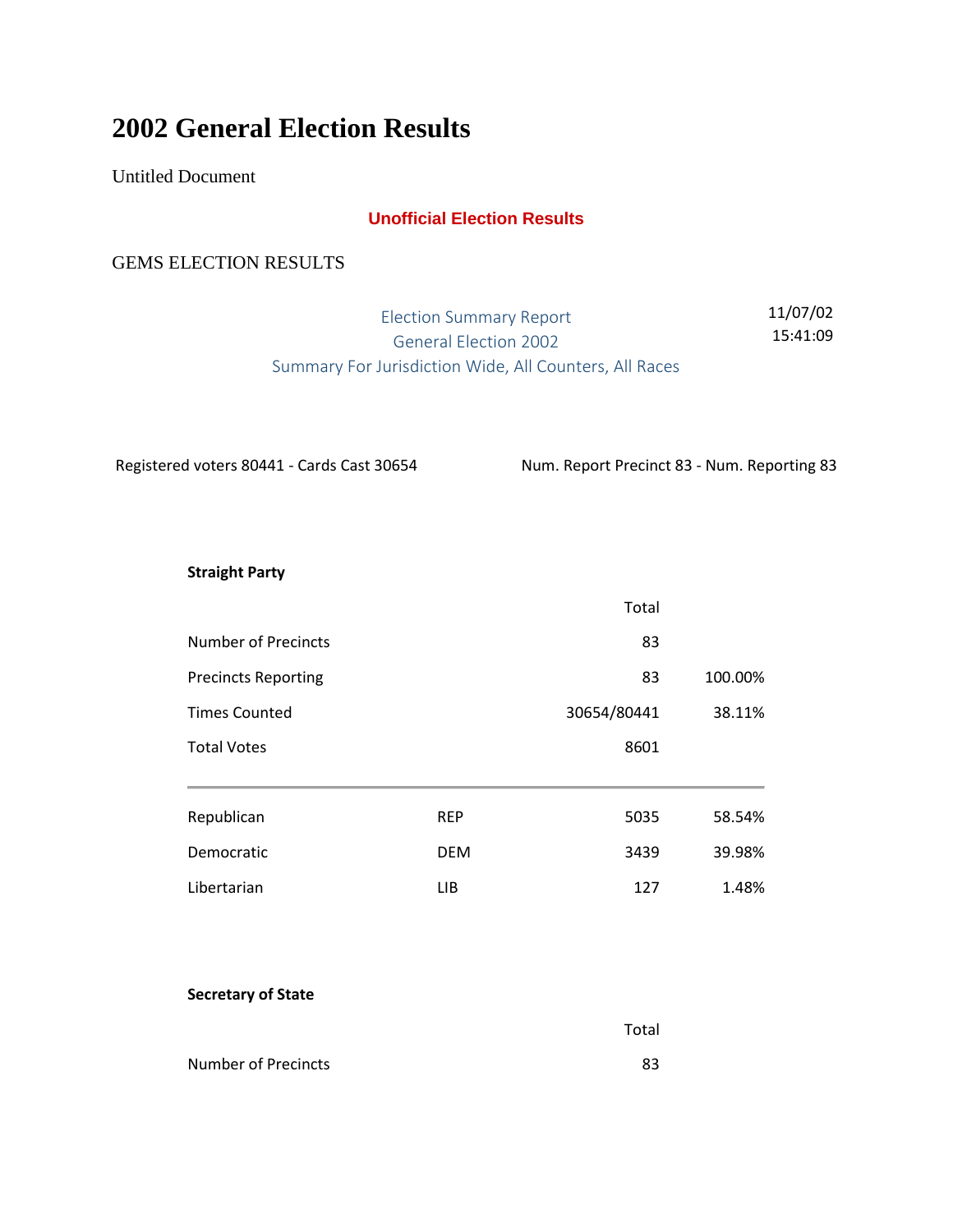| <b>Precincts Reporting</b> |            | 83          | 100.00% |
|----------------------------|------------|-------------|---------|
| <b>Times Counted</b>       |            | 30654/80441 | 38.11%  |
| <b>Total Votes</b>         |            | 29323       |         |
| <b>Todd Rokita</b>         | <b>REP</b> | 16424       | 56.01%  |
| John Fernandez             | <b>DEM</b> | 11566       | 39.44%  |
| Rebecca Sink-Burris        | <b>LIB</b> | 1329        | 4.53%   |
| Write-in Votes             |            | 4           | 0.01%   |
| <b>Auditor of State</b>    |            |             |         |
|                            |            | Total       |         |
| <b>Number of Precincts</b> |            | 83          |         |
| <b>Precincts Reporting</b> |            | 83          | 100.00% |
| <b>Times Counted</b>       |            | 30654/80441 | 38.11%  |
| <b>Total Votes</b>         |            | 29098       |         |
| Connie K. Nass             | <b>REP</b> | 17563       | 60.36%  |
| Barbara Huston             | <b>DEM</b> | 10384       | 35.69%  |
| Bruce A. Parisi            | <b>LIB</b> | 1149        | 3.95%   |
| Write-in Votes             |            | 2           | 0.01%   |
| <b>Treasurer of State</b>  |            |             |         |
|                            |            | Total       |         |
| <b>Number of Precincts</b> |            | 83          |         |
| <b>Precincts Reporting</b> |            | 83          | 100.00% |
| <b>Times Counted</b>       |            | 30654/80441 | 38.11%  |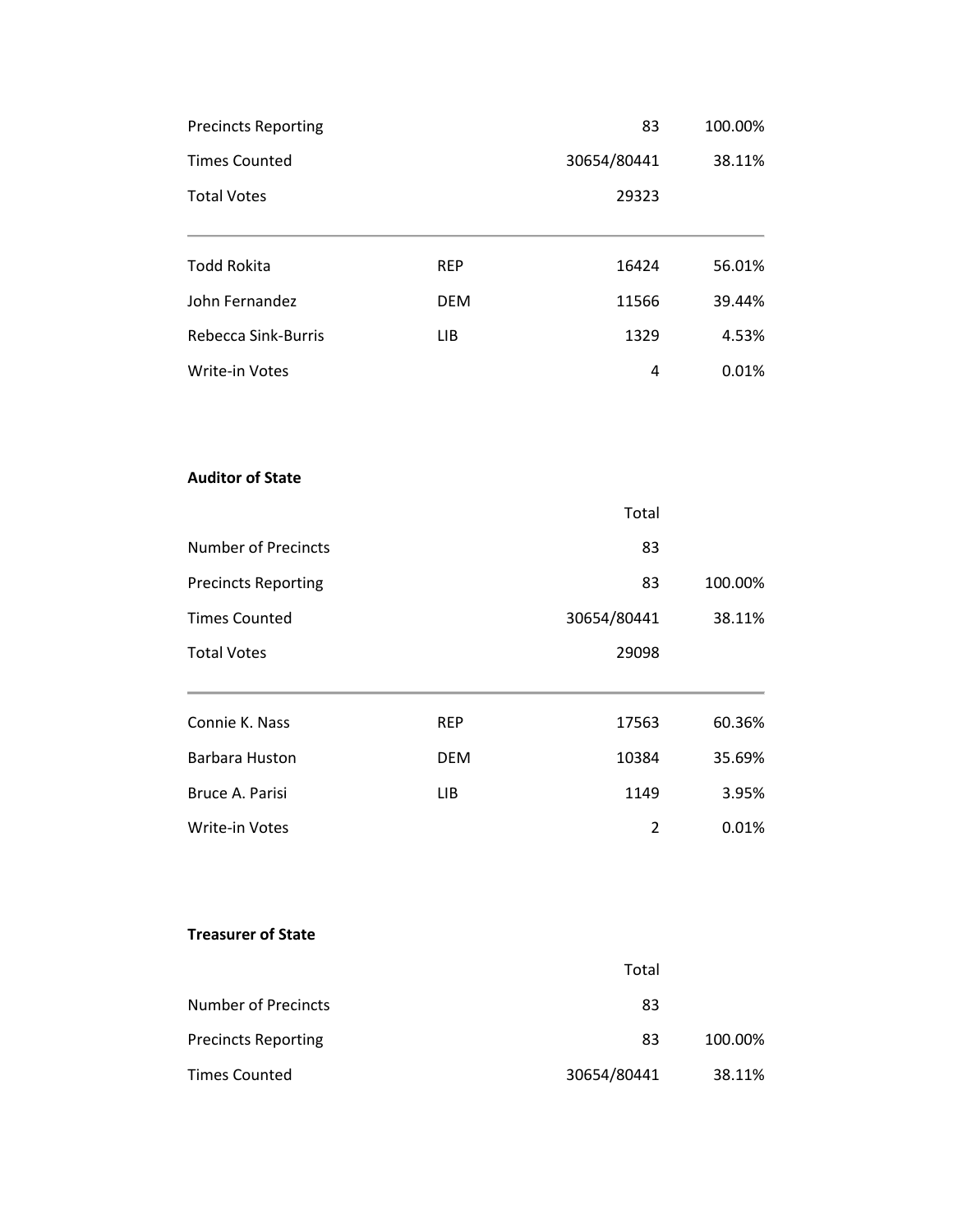| <b>Total Votes</b>    |            | 29027 |        |
|-----------------------|------------|-------|--------|
| Tim Berry             | <b>REP</b> | 17716 | 61.03% |
| Day Smith             | <b>DEM</b> | 9620  | 33.14% |
| Sam Goldstein         | LIB        | 1690  | 5.82%  |
| <b>Write-in Votes</b> |            | 1     | 0.00%  |
|                       |            |       |        |

# **Clerk of the Supreme Court**

|                            |            | Total       |         |
|----------------------------|------------|-------------|---------|
| Number of Precincts        |            | 83          |         |
| <b>Precincts Reporting</b> |            | 83          | 100.00% |
| <b>Times Counted</b>       |            | 30654/80441 | 38.11%  |
| <b>Total Votes</b>         |            | 28566       |         |
|                            |            |             |         |
| <b>Brian Bishop</b>        | <b>REP</b> | 17445       | 61.07%  |
| Jon Bond                   | <b>DEM</b> | 9614        | 33.66%  |
| Lisa L. Tennies            | LIB        | 1505        | 5.27%   |
| <b>Write-in Votes</b>      |            | 2           | 0.01%   |

# **US Rep District 4**

|                            | Total       |         |
|----------------------------|-------------|---------|
| Number of Precincts        | 83          |         |
| <b>Precincts Reporting</b> | 83          | 100.00% |
| <b>Times Counted</b>       | 30652/80441 | 38.10%  |
| <b>Total Votes</b>         | 29596       |         |
|                            |             |         |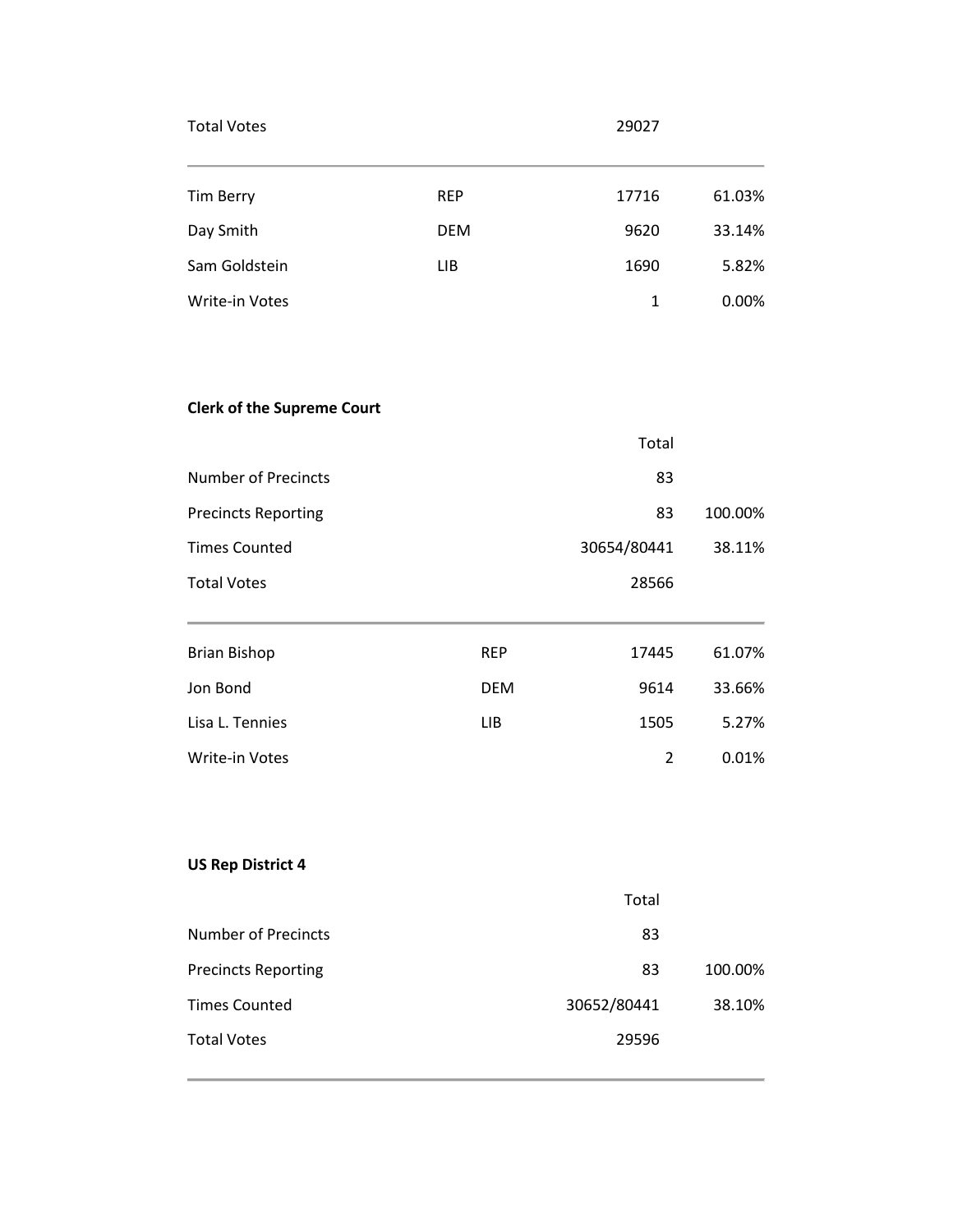| Steve Buyer        | <b>REP</b> | 19112 | 64.58% |
|--------------------|------------|-------|--------|
| <b>Bill Abbott</b> | <b>DEM</b> | 9670  | 32.67% |
| Jerry L. Susong    | LIB        | 806   | 2.72%  |
| Write-in Votes     |            | 8     | 0.03%  |

#### **State Senate**

|                            |            | Total       |         |
|----------------------------|------------|-------------|---------|
| <b>Number of Precincts</b> |            | 66          |         |
| <b>Precincts Reporting</b> |            | 66          | 100.00% |
| <b>Times Counted</b>       |            | 24869/64927 | 38.30%  |
| <b>Total Votes</b>         |            | 23993       |         |
|                            |            |             |         |
| <b>Ron Alting</b>          | <b>REP</b> | 15902       | 66.28%  |
| David Sanders              | <b>DEM</b> | 8087        | 33.71%  |
| <b>Write-in Votes</b>      |            | 4           | 0.02%   |

# **St Rep Dist 26**

|                                                    |            | Total       |                   |
|----------------------------------------------------|------------|-------------|-------------------|
| Number of Precincts                                |            | 27          |                   |
| <b>Precincts Reporting</b><br><b>Times Counted</b> |            | 27          | 100.00%<br>37.86% |
|                                                    |            | 10669/28177 |                   |
| <b>Total Votes</b>                                 |            | 10364       |                   |
|                                                    |            |             |                   |
| Sue W. Scholer                                     | <b>REP</b> | 5630        | 54.32%            |
| Joe Micon                                          | <b>DEM</b> | 4731        | 45.65%            |
| <b>Write-in Votes</b>                              |            | 3           | 0.03%             |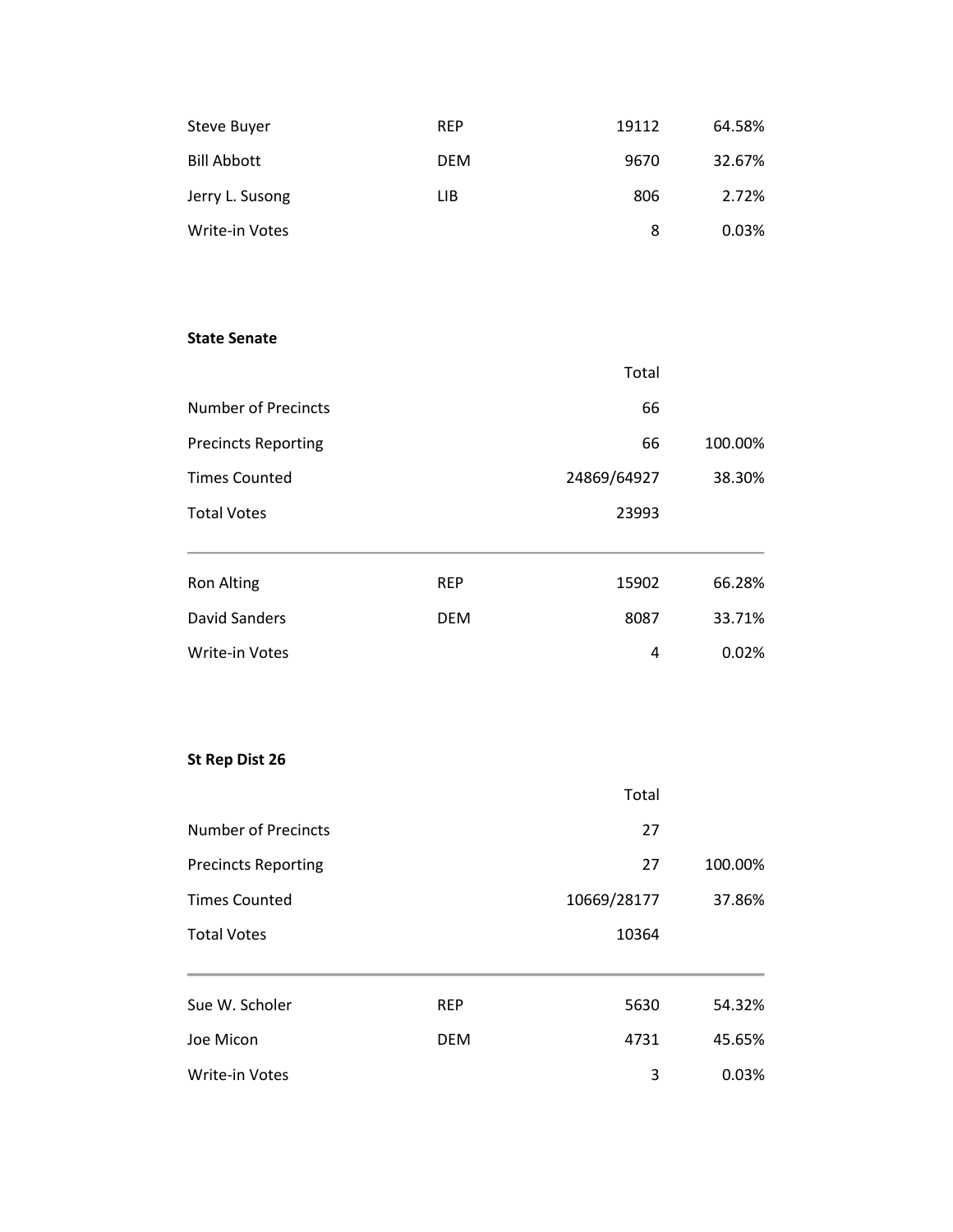# **St Rep Dist 27**

|                            |            | Total       |         |
|----------------------------|------------|-------------|---------|
| Number of Precincts        |            | 31          |         |
| <b>Precincts Reporting</b> |            | 31          | 100.00% |
| <b>Times Counted</b>       |            | 11572/32889 | 35.19%  |
| <b>Total Votes</b>         |            | 11206       |         |
|                            |            |             |         |
| <b>Bob Hicks</b>           | <b>REP</b> | 4130        | 36.86%  |
| Sheila J. Klinker          | <b>DEM</b> | 6770        | 60.41%  |
| Mickey G. Bennett          | LIB.       | 303         | 2.70%   |
| <b>Write-in Votes</b>      |            | 3           | 0.03%   |
|                            |            |             |         |

# **St Rep Dist 41**

|                            |            | Total      |         |
|----------------------------|------------|------------|---------|
| Number of Precincts        |            | 25         |         |
| <b>Precincts Reporting</b> |            | 25         | 100.00% |
| <b>Times Counted</b>       |            | 8413/19375 | 43.42%  |
| <b>Total Votes</b>         |            | 6531       |         |
|                            |            |            |         |
| Tim Brown                  | <b>REP</b> | 6506       | 99.62%  |
| Write-in Votes             |            | 25         | 0.38%   |

# **Circuit Court Judge**

|                     | Total |
|---------------------|-------|
| Number of Precincts | 83    |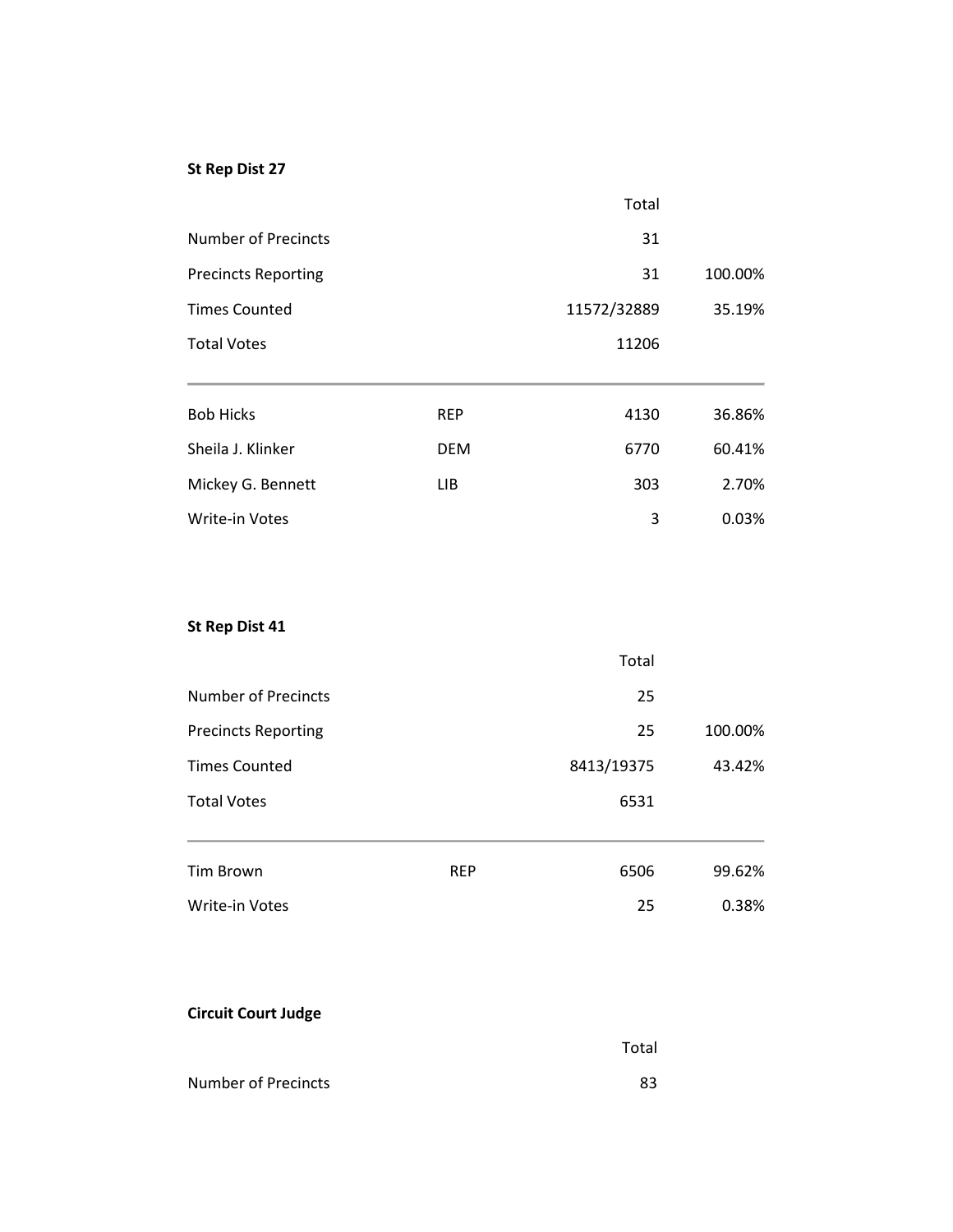| <b>Precincts Reporting</b> |            | 83          | 100.00% |
|----------------------------|------------|-------------|---------|
| <b>Times Counted</b>       |            | 30654/80441 | 38.11%  |
| <b>Total Votes</b>         |            | 22731       |         |
| Don Daniel                 | <b>REP</b> | 22675       | 99.75%  |
| Write-in Votes             |            | 56          | 0.25%   |
| <b>Judge Superior Ct 1</b> |            |             |         |
|                            |            | Total       |         |
| <b>Number of Precincts</b> |            | 83          |         |
| <b>Precincts Reporting</b> |            | 83          | 100.00% |
| <b>Times Counted</b>       |            | 30654/80441 | 38.11%  |
| <b>Total Votes</b>         |            | 22785       |         |
| Donald C. Johnson          | <b>REP</b> | 22721       | 99.72%  |
| Write-in Votes             |            | 64          | 0.28%   |
| <b>Judge Superior Ct 2</b> |            |             |         |
|                            |            | Total       |         |
| <b>Number of Precincts</b> |            | 83          |         |
| <b>Precincts Reporting</b> |            | 83          | 100.00% |
| <b>Times Counted</b>       |            | 30654/80441 | 38.11%  |
| <b>Total Votes</b>         |            | 29554       |         |
| Steven Knecht              | <b>REP</b> | 13840       | 46.83%  |
| Thomas H. Busch            | <b>DEM</b> | 15710       | 53.16%  |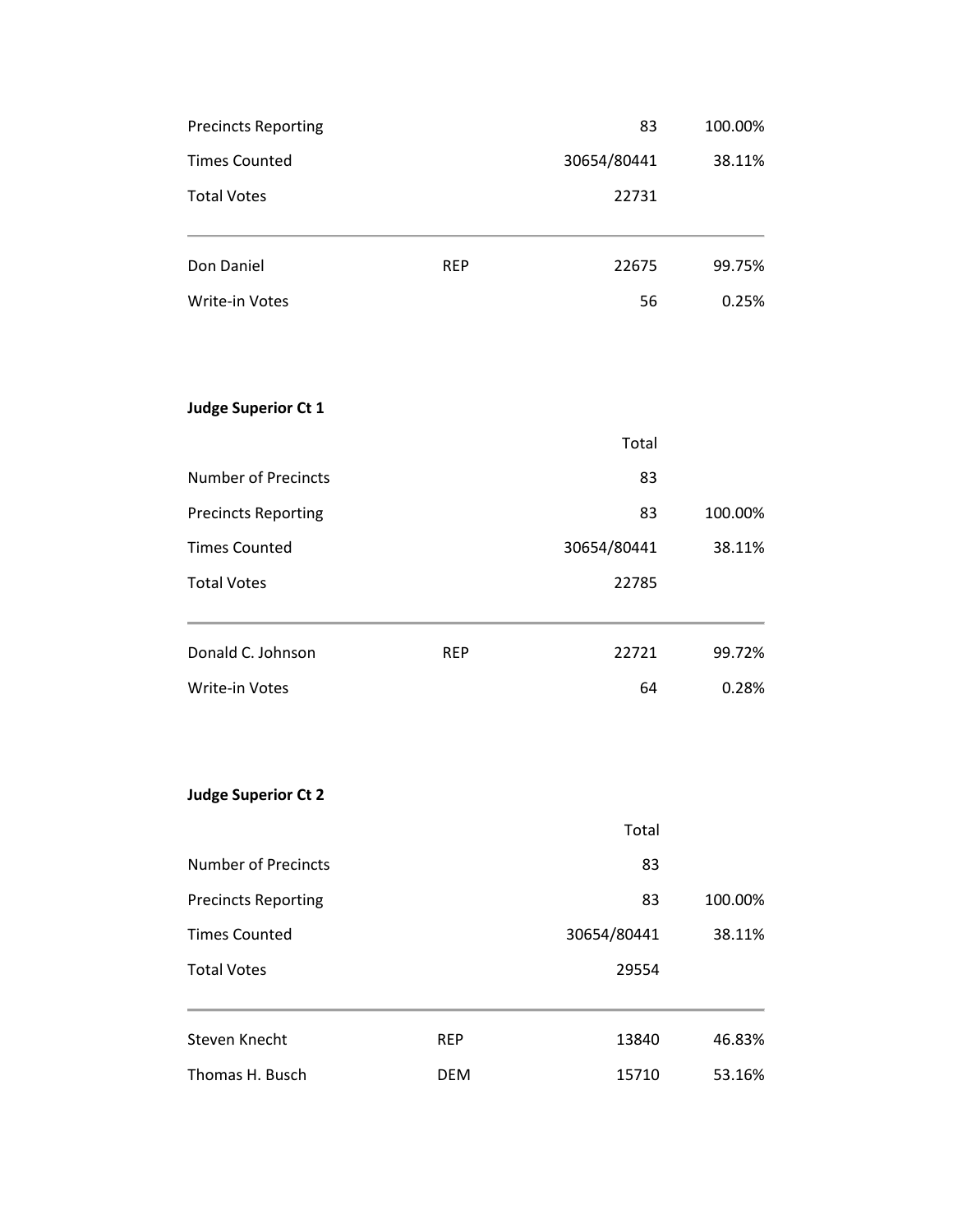# **Judge Superior Ct 4**

|                            |            | Total       |         |
|----------------------------|------------|-------------|---------|
| Number of Precincts        |            | 83          |         |
| <b>Precincts Reporting</b> |            | 83          | 100.00% |
| <b>Times Counted</b>       |            | 30654/80441 | 38.11%  |
| <b>Total Votes</b>         |            | 22978       |         |
|                            |            |             |         |
| Gregory J. Donat           | <b>REP</b> | 22926       | 99.77%  |
| Write-in Votes             |            | 52          | 0.23%   |

# **Judge Superior Ct 5**

|                            |            | Total       |         |
|----------------------------|------------|-------------|---------|
| <b>Number of Precincts</b> |            | 83          |         |
| <b>Precincts Reporting</b> |            | 83          | 100.00% |
| <b>Times Counted</b>       |            | 30654/80441 | 38.11%  |
| <b>Total Votes</b>         |            | 22631       |         |
|                            |            |             |         |
| Lesley A. Meade            | <b>REP</b> | 22567       | 99.72%  |
| <b>Write-in Votes</b>      |            | 64          | 0.28%   |

# **Prosecuting Attorney**

|                     | Total |
|---------------------|-------|
| Number of Precincts | 83    |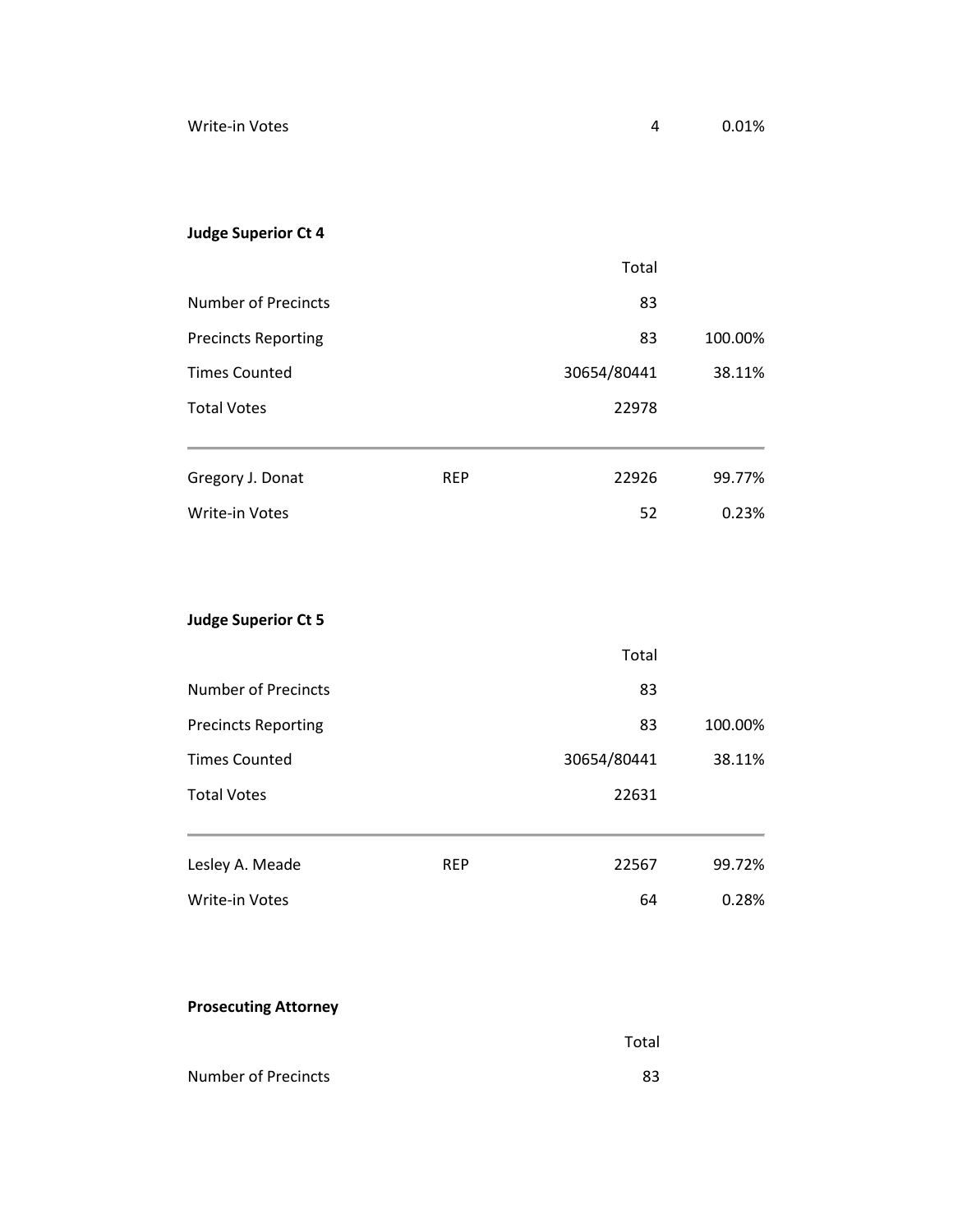| <b>Precincts Reporting</b>        |            | 83          | 100.00% |
|-----------------------------------|------------|-------------|---------|
| <b>Times Counted</b>              |            | 30654/80441 | 38.11%  |
| <b>Total Votes</b>                |            | 22548       |         |
| Jerry J. Bean                     | <b>REP</b> | 22474       | 99.67%  |
| Write-in Votes                    |            | 74          | 0.33%   |
| <b>Clerk of the Circuit Court</b> |            |             |         |
|                                   |            | Total       |         |
| <b>Number of Precincts</b>        |            | 83          |         |
| <b>Precincts Reporting</b>        |            | 83          | 100.00% |
| <b>Times Counted</b>              |            | 30654/80441 | 38.11%  |
| <b>Total Votes</b>                |            | 28665       |         |
| <b>Linda Phillips</b>             | <b>REP</b> | 19164       | 66.86%  |
| Carina Atherton-Lira              | <b>DEM</b> | 9497        | 33.13%  |
| Write-in Votes                    |            | 4           | 0.01%   |
| <b>County Auditor</b>             |            |             |         |
|                                   |            | Total       |         |
| <b>Number of Precincts</b>        |            | 83          |         |
| <b>Precincts Reporting</b>        |            | 83          | 100.00% |
| <b>Times Counted</b>              |            | 30654/80441 | 38.11%  |
| <b>Total Votes</b>                |            | 25445       |         |
| Robert A. Plantenga               | <b>REP</b> | 21245       | 83.49%  |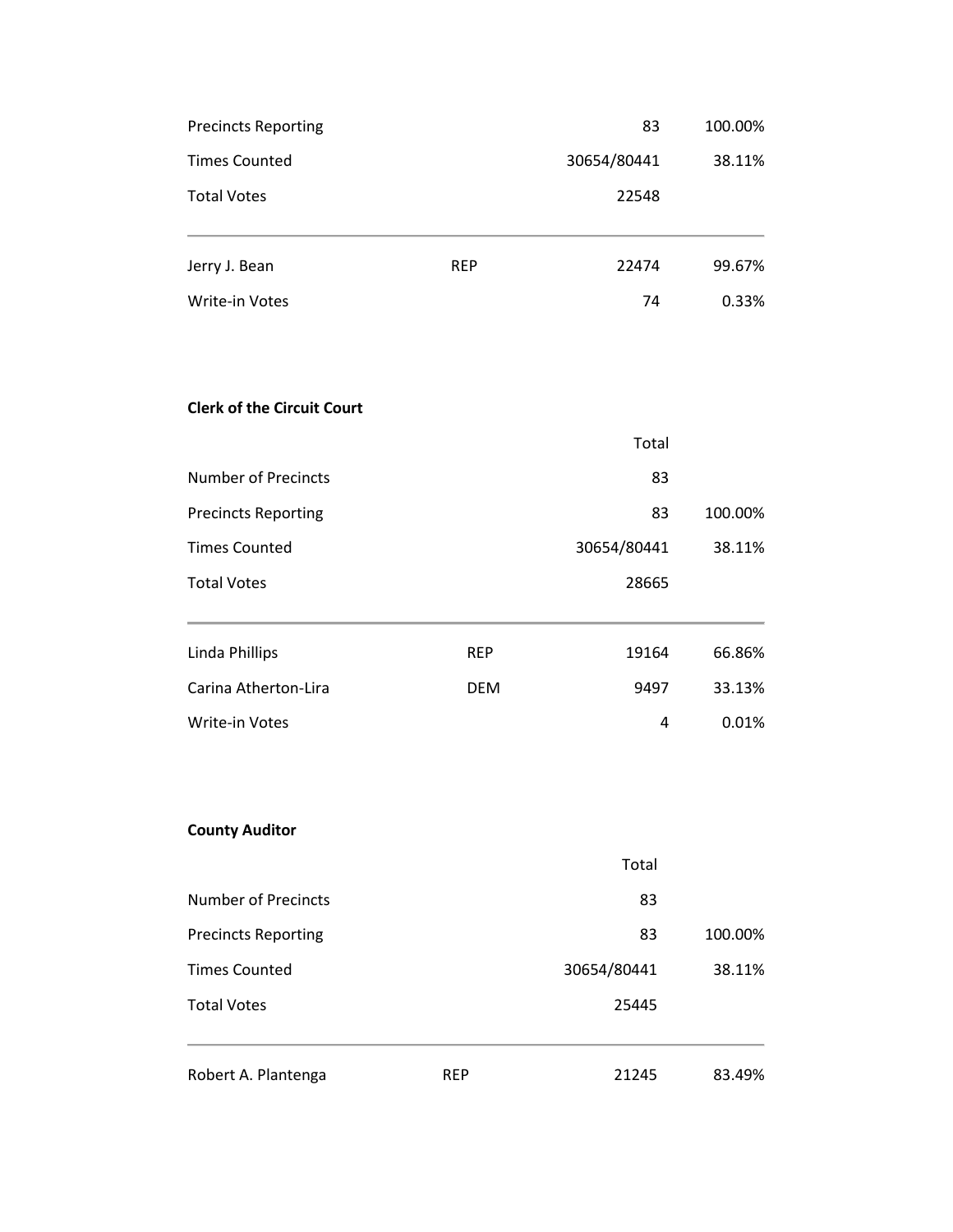| David T. Hinkle IV         | <b>LIB</b> | 4192           | 16.47%  |
|----------------------------|------------|----------------|---------|
| Write-in Votes             |            | 8              | 0.03%   |
|                            |            |                |         |
|                            |            |                |         |
| <b>County Recorder</b>     |            |                |         |
|                            |            | Total          |         |
| <b>Number of Precincts</b> |            | 83             |         |
| <b>Precincts Reporting</b> |            | 83             | 100.00% |
| <b>Times Counted</b>       |            | 30654/80441    | 38.11%  |
| <b>Total Votes</b>         |            | 24805          |         |
| Pamela K. Berglund         | <b>REP</b> | 20487          | 82.59%  |
| Dave Hooper                | <b>LIB</b> | 4311           | 17.38%  |
| Write-in Votes             |            | $\overline{7}$ | 0.03%   |
|                            |            |                |         |
| <b>County Sheriff</b>      |            |                |         |
|                            |            | Total          |         |
| <b>Number of Precincts</b> |            | 83             |         |
| <b>Precincts Reporting</b> |            | 83             | 100.00% |
| <b>Times Counted</b>       |            | 30654/80441    | 38.11%  |
| <b>Total Votes</b>         |            | 23698          |         |
| <b>William Anderson</b>    | <b>REP</b> | 23639          | 99.75%  |
| Write-in Votes             |            | 59             | 0.25%   |

**County Assessor**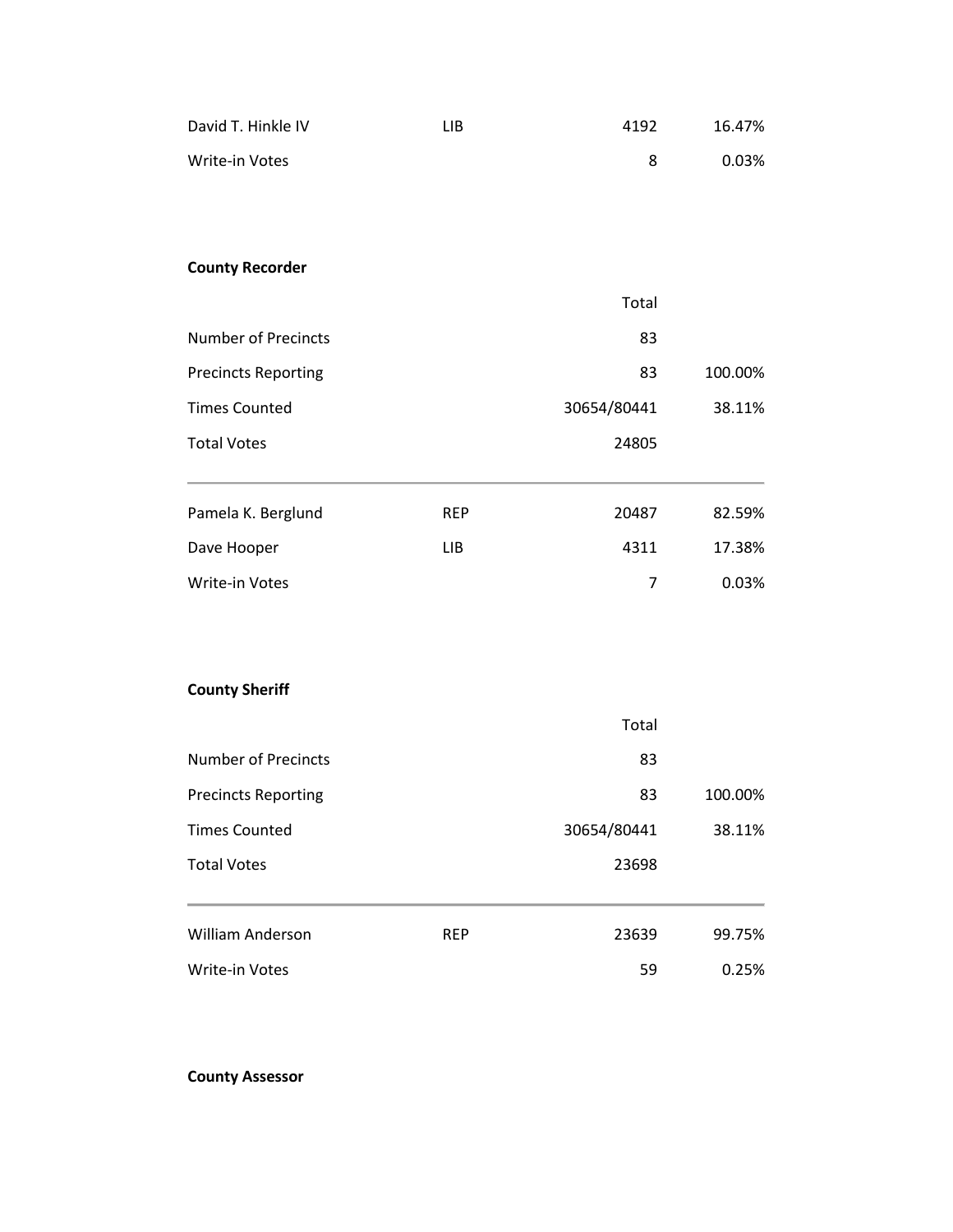|                            |            | Total       |         |
|----------------------------|------------|-------------|---------|
| <b>Number of Precincts</b> |            | 83          |         |
| <b>Precincts Reporting</b> |            | 83          | 100.00% |
| <b>Times Counted</b>       |            | 30654/80441 | 38.11%  |
| <b>Total Votes</b>         |            | 28598       |         |
| Nancy J. Moore             | <b>REP</b> | 17914       | 62.64%  |
| Camilla Alice Cripps       | <b>DEM</b> | 10680       | 37.35%  |
| Write-in Votes             |            | 4           | 0.01%   |
| <b>County Comm Dist 1</b>  |            |             |         |
|                            |            | Total       |         |
| <b>Number of Precincts</b> |            | 83          |         |
| <b>Precincts Reporting</b> |            | 83          | 100.00% |
| <b>Times Counted</b>       |            | 30654/80441 | 38.11%  |
| <b>Total Votes</b>         |            | 29212       |         |
| John L. Knochel            | <b>REP</b> | 16538       | 56.61%  |
| James E. Napier            | <b>DEM</b> | 12664       | 43.35%  |
| Write-in Votes             |            | 10          | 0.03%   |
|                            |            |             |         |
|                            |            |             |         |

### **C Council Dist 1**

|                            | Total      |         |
|----------------------------|------------|---------|
| <b>Number of Precincts</b> | 22         |         |
| <b>Precincts Reporting</b> | 22         | 100.00% |
| <b>Times Counted</b>       | 8069/22365 | 36.08%  |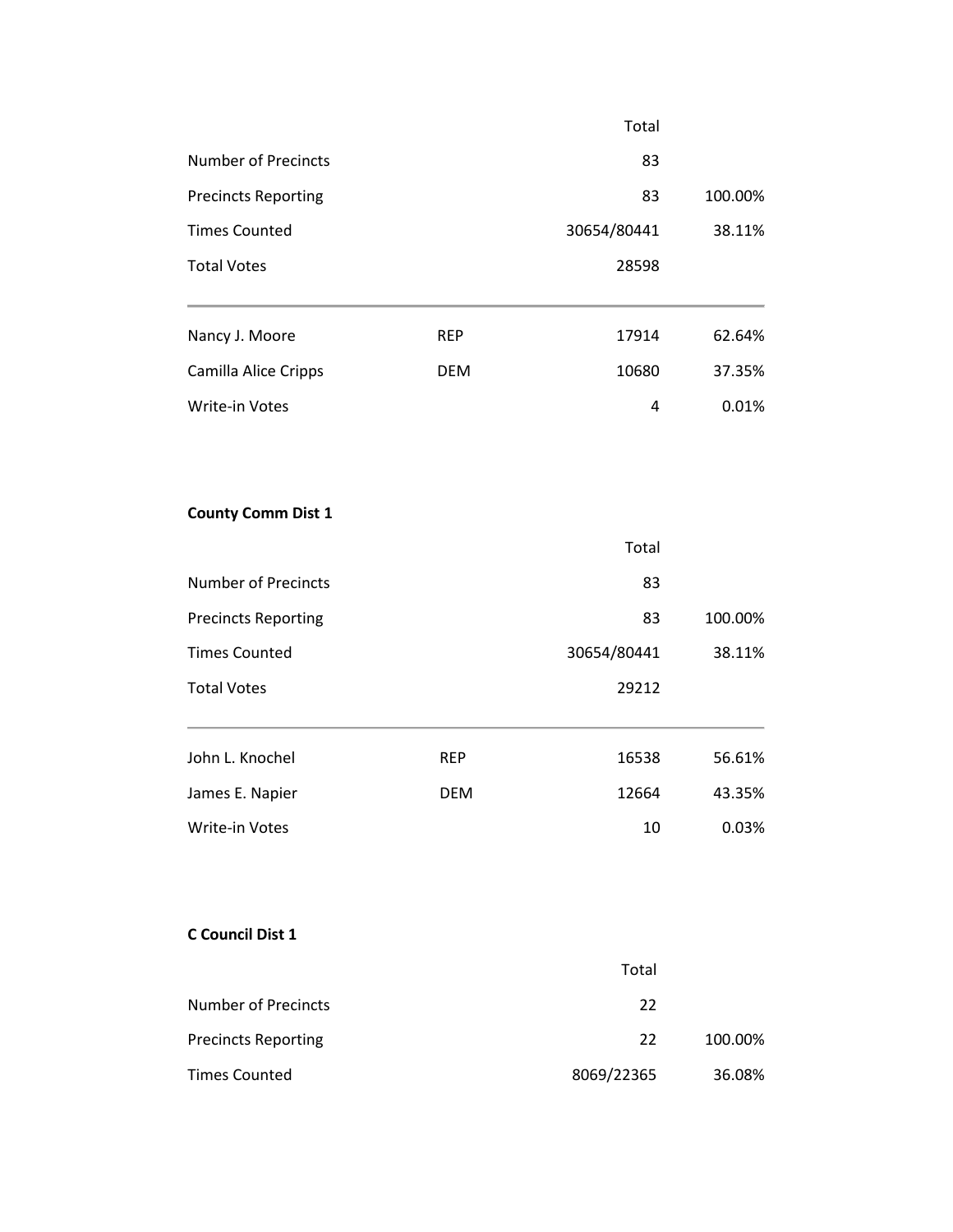| <b>Total Votes</b>         |            | 7595       |         |
|----------------------------|------------|------------|---------|
| Betty J. Michael           | <b>REP</b> | 4306       | 56.70%  |
| David S. Fulks             | <b>DEM</b> | 3286       | 43.27%  |
| Write-in Votes             |            | 3          | 0.04%   |
| <b>C Council Dist 2</b>    |            |            |         |
|                            |            | Total      |         |
| <b>Number of Precincts</b> |            | 27         |         |
| <b>Precincts Reporting</b> |            | 27         | 100.00% |
| <b>Times Counted</b>       |            | 9745/23515 | 41.44%  |
| <b>Total Votes</b>         |            | 7424       |         |
| David S. Byers             | <b>REP</b> | 7412       | 99.84%  |
| Write-in Votes             |            | 12         | 0.16%   |
| <b>C Council Dist 3</b>    |            |            |         |
|                            |            | Total      |         |
| <b>Number of Precincts</b> |            | 22         |         |
| <b>Precincts Reporting</b> |            | 22         | 100.00% |
| <b>Times Counted</b>       |            | 8538/22143 | 38.56%  |
| <b>Total Votes</b>         |            | 8085       |         |
| Jeffrey A. Kemper          | <b>REP</b> | 5180       | 64.07%  |
| Jesse Washburn             | <b>DEM</b> | 2905       | 35.93%  |
| Write-in Votes             |            | 0          | 0.00%   |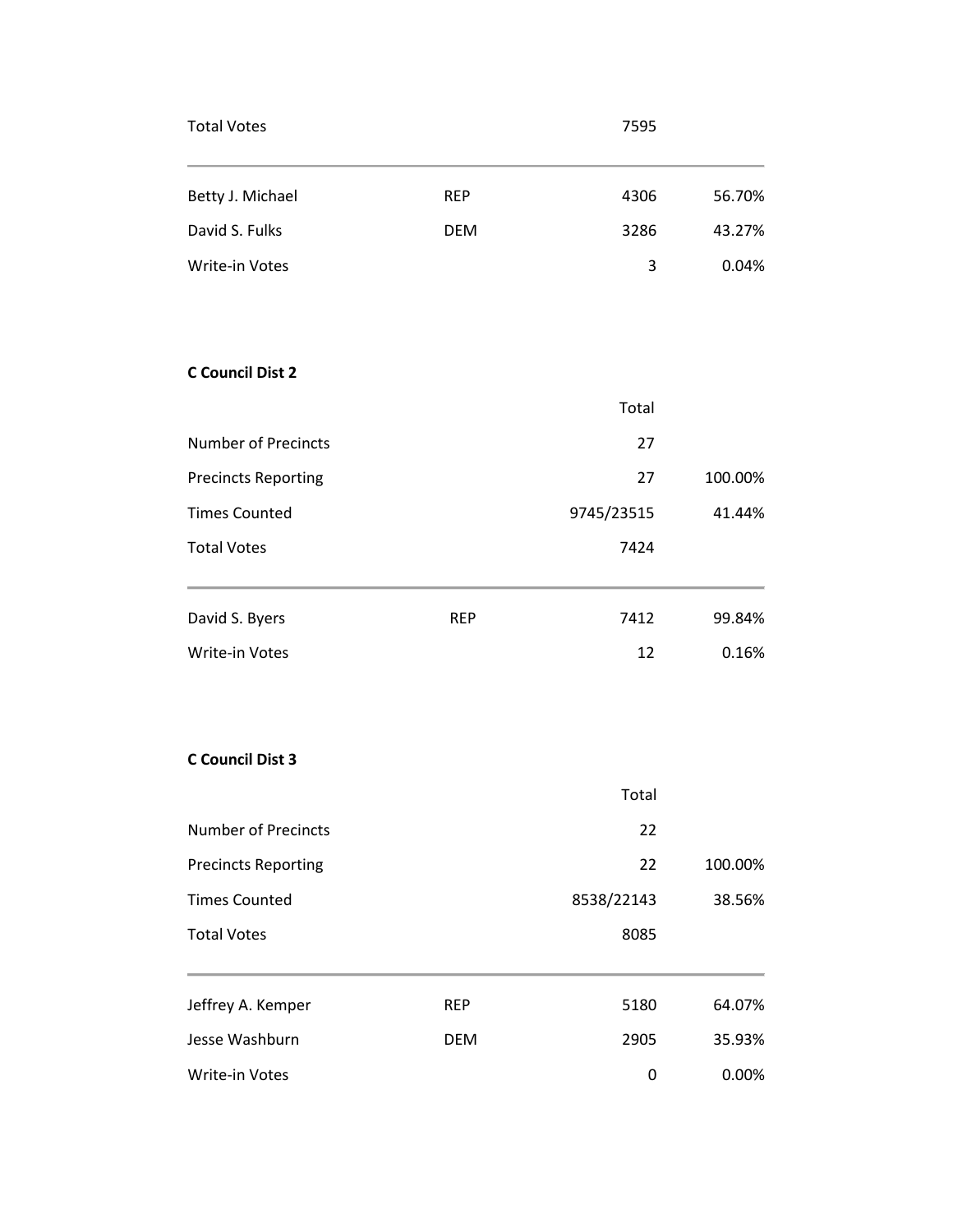#### **C Council Dist 4**

|                            |            | Total       |         |
|----------------------------|------------|-------------|---------|
| <b>Number of Precincts</b> |            | 12          |         |
| <b>Precincts Reporting</b> |            | 12          | 100.00% |
| <b>Times Counted</b>       |            | 4302/12418  | 34.64%  |
| <b>Total Votes</b>         |            | 2911        |         |
| Ronald L. Fruitt           | <b>REP</b> | 2903        | 99.73%  |
| Write-in Votes             |            | 8           | 0.27%   |
| <b>Fair Assessor</b>       |            |             |         |
|                            |            | Total       |         |
| <b>Number of Precincts</b> |            | 31          |         |
| <b>Precincts Reporting</b> |            | 31          | 100.00% |
| <b>Times Counted</b>       |            | 10956/30468 | 35.96%  |
| <b>Total Votes</b>         |            | 7695        |         |
| Jan E. Payne               | <b>REP</b> | 7678        | 99.78%  |
| Write-in Votes             |            | 17          | 0.22%   |
|                            |            |             |         |
| <b>Fair Trustee</b>        |            |             |         |
|                            |            | Total       |         |
| <b>Number of Precincts</b> |            | 31          |         |
| <b>Precincts Reporting</b> |            | 31          | 100.00% |
| <b>Times Counted</b>       |            | 10956/30468 | 35.96%  |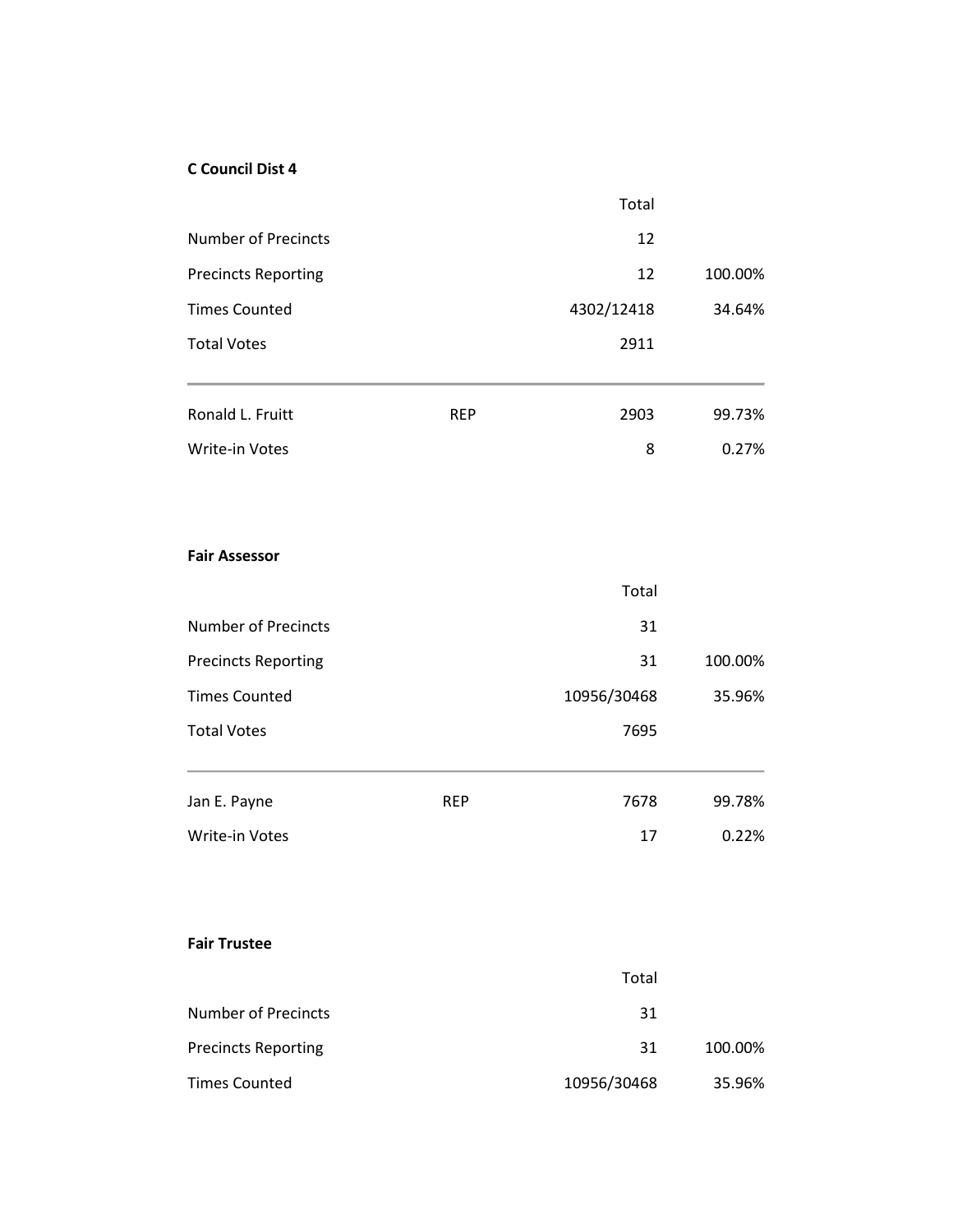| <b>Total Votes</b>          |            | 7588           |         |
|-----------------------------|------------|----------------|---------|
| Jerry Smelser               | <b>REP</b> | 7570           | 99.76%  |
| Write-in Votes              |            | 18             | 0.24%   |
| <b>Fair Township Board</b>  |            |                |         |
|                             |            | Total          |         |
| <b>Number of Precincts</b>  |            | 31             |         |
| <b>Precincts Reporting</b>  |            | 31             | 100.00% |
| <b>Times Counted</b>        |            | 10956/30468    | 35.96%  |
| <b>Total Votes</b>          |            | 23183          |         |
| Julie Collins               | <b>REP</b> | 6536           | 28.19%  |
| <b>Steven Craig Needham</b> | <b>REP</b> | 6016           | 25.95%  |
| Joe B. Whitchurch           | <b>REP</b> | 5424           | 23.40%  |
| Charles A. Vaught           | <b>DEM</b> | 5200           | 22.43%  |
| Write-in Votes              |            | $\overline{7}$ | 0.03%   |
| <b>Jackson Twn Trustee</b>  |            |                |         |
|                             |            | Total          |         |
| <b>Number of Precincts</b>  |            | $\mathbf{1}$   |         |
| <b>Precincts Reporting</b>  |            | 1              | 100.00% |
| <b>Times Counted</b>        |            | 147/297        | 49.49%  |
| <b>Total Votes</b>          |            | 130            |         |
| Sharon L. Corwin            | <b>REP</b> | 129            | 99.23%  |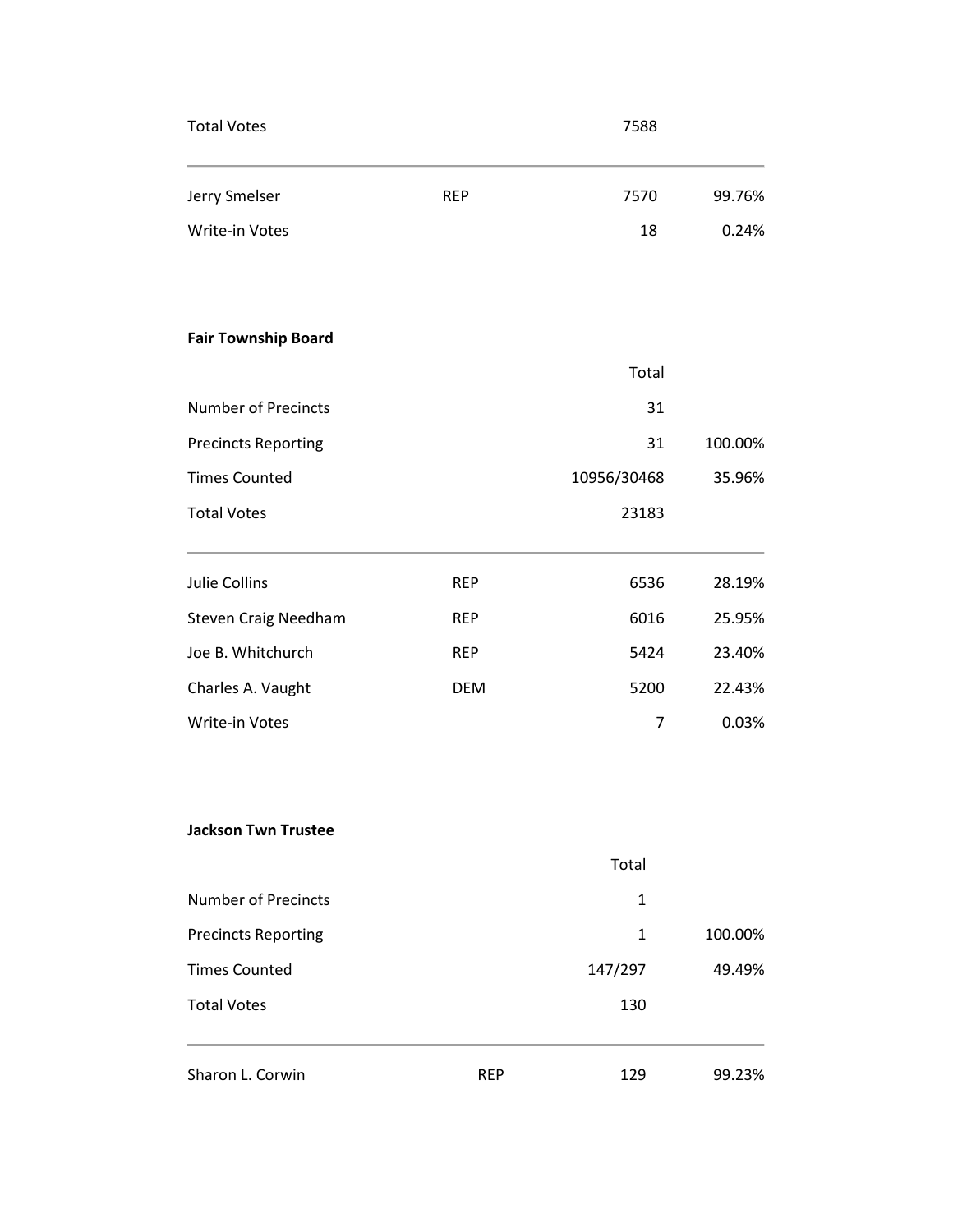Write-in Votes **1** 0.77%

#### **Jackson Twn Board**

|                                              |            | Total          |                                                                            |
|----------------------------------------------|------------|----------------|----------------------------------------------------------------------------|
| <b>Number of Precincts</b>                   |            | $\mathbf{1}$   |                                                                            |
| <b>Precincts Reporting</b>                   |            | $\mathbf{1}$   | 100.00%                                                                    |
| <b>Times Counted</b>                         |            | 147/297        | 49.49%                                                                     |
| <b>Total Votes</b>                           |            | 340            |                                                                            |
| Roger D. Horn                                | <b>REP</b> | 123            | 36.18%                                                                     |
| Gary L. Lamie                                | <b>REP</b> | 111            | 32.65%                                                                     |
| Charles E. Shelby                            | <b>REP</b> | 105            | 30.88%                                                                     |
| Write-in Votes                               |            | $\mathbf{1}$   | 0.29%                                                                      |
|                                              |            |                |                                                                            |
| <b>Lauramie Twn Trustee</b>                  |            |                |                                                                            |
|                                              |            | Total          |                                                                            |
| <b>Number of Precincts</b>                   |            | $\overline{2}$ |                                                                            |
| <b>Precincts Reporting</b>                   |            | $\overline{2}$ | 100.00%                                                                    |
| $\tau$ and $\tau$ is a contracted and $\tau$ |            | F C 2 142 14   | $\overline{A}$ $\overline{A}$ $\overline{A}$ $\overline{A}$ $\overline{A}$ |

Times Counted **1.91% 562/1341** 41.91% Total Votes 432 William Easterbrook **REP** 432 100.00% Write-in Votes **0 0.00%** 

**Lauramie Twn Board**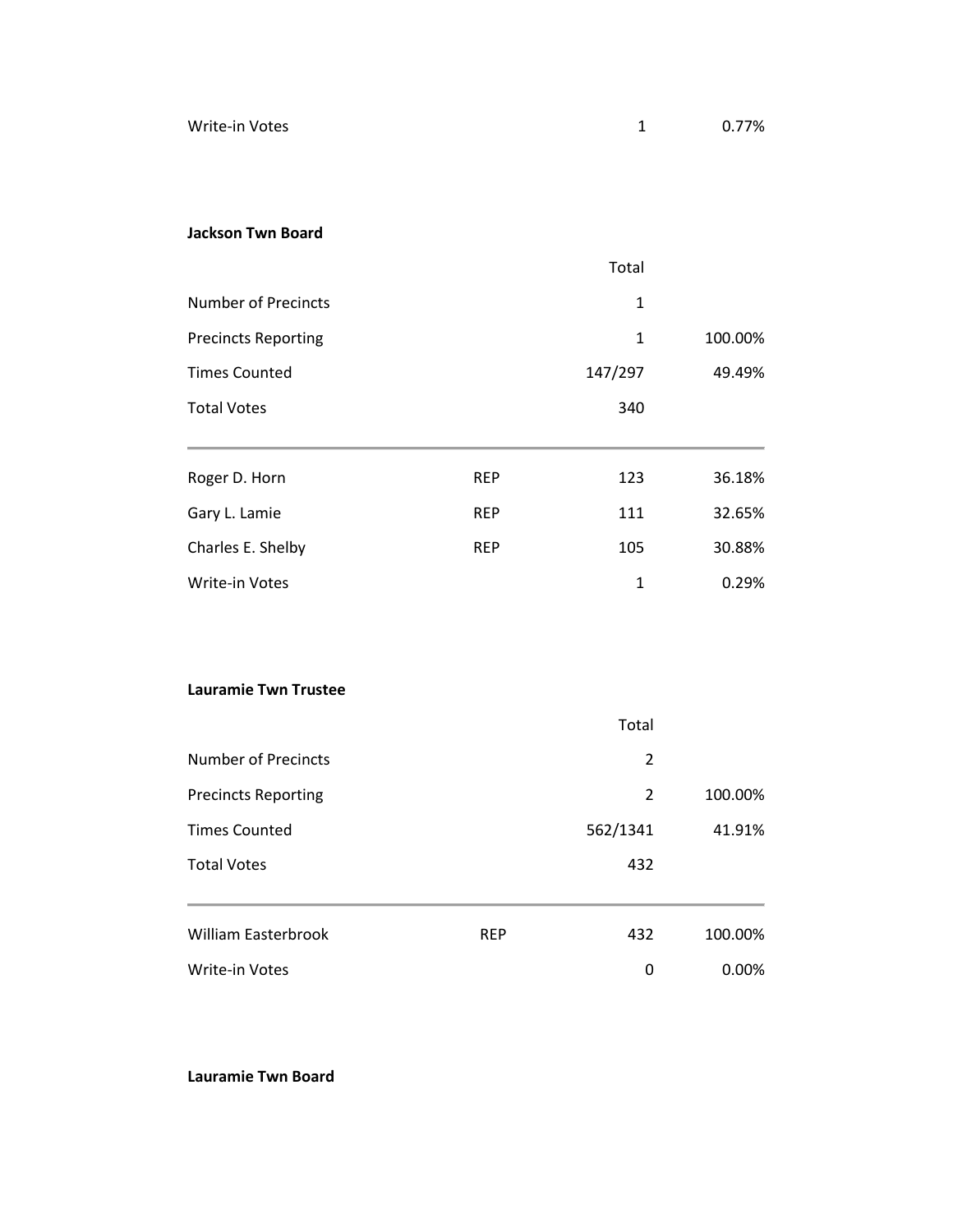|                            |            | Total          |         |
|----------------------------|------------|----------------|---------|
| <b>Number of Precincts</b> |            | 2              |         |
| <b>Precincts Reporting</b> |            | $\overline{2}$ | 100.00% |
| <b>Times Counted</b>       |            | 562/1341       | 41.91%  |
| <b>Total Votes</b>         |            | 1382           |         |
|                            |            |                |         |
| Hal Graham                 | <b>REP</b> | 354            | 25.62%  |
| Thomas L. Osborn           | <b>REP</b> | 416            | 30.10%  |
| Harold Tull Jr.            | <b>REP</b> | 366            | 26.48%  |
| Lewis Lawson               | <b>DEM</b> | 245            | 17.73%  |
| <b>Write-in Votes</b>      |            | $\mathbf{1}$   | 0.07%   |

# **Perry Twn Trustee**

|                            |            | Total     |         |
|----------------------------|------------|-----------|---------|
| <b>Number of Precincts</b> |            | 3         |         |
| <b>Precincts Reporting</b> |            | 3         | 100.00% |
| <b>Times Counted</b>       |            | 1589/3578 | 44.41%  |
| <b>Total Votes</b>         |            | 1267      |         |
| Phyllis McKinley           | <b>REP</b> | 1264      | 99.76%  |
| <b>Write-in Votes</b>      |            | 3         | 0.24%   |

# **Perry Twn Board**

|                            | Total |         |
|----------------------------|-------|---------|
| <b>Number of Precincts</b> | ર     |         |
| <b>Precincts Reporting</b> | 3     | 100.00% |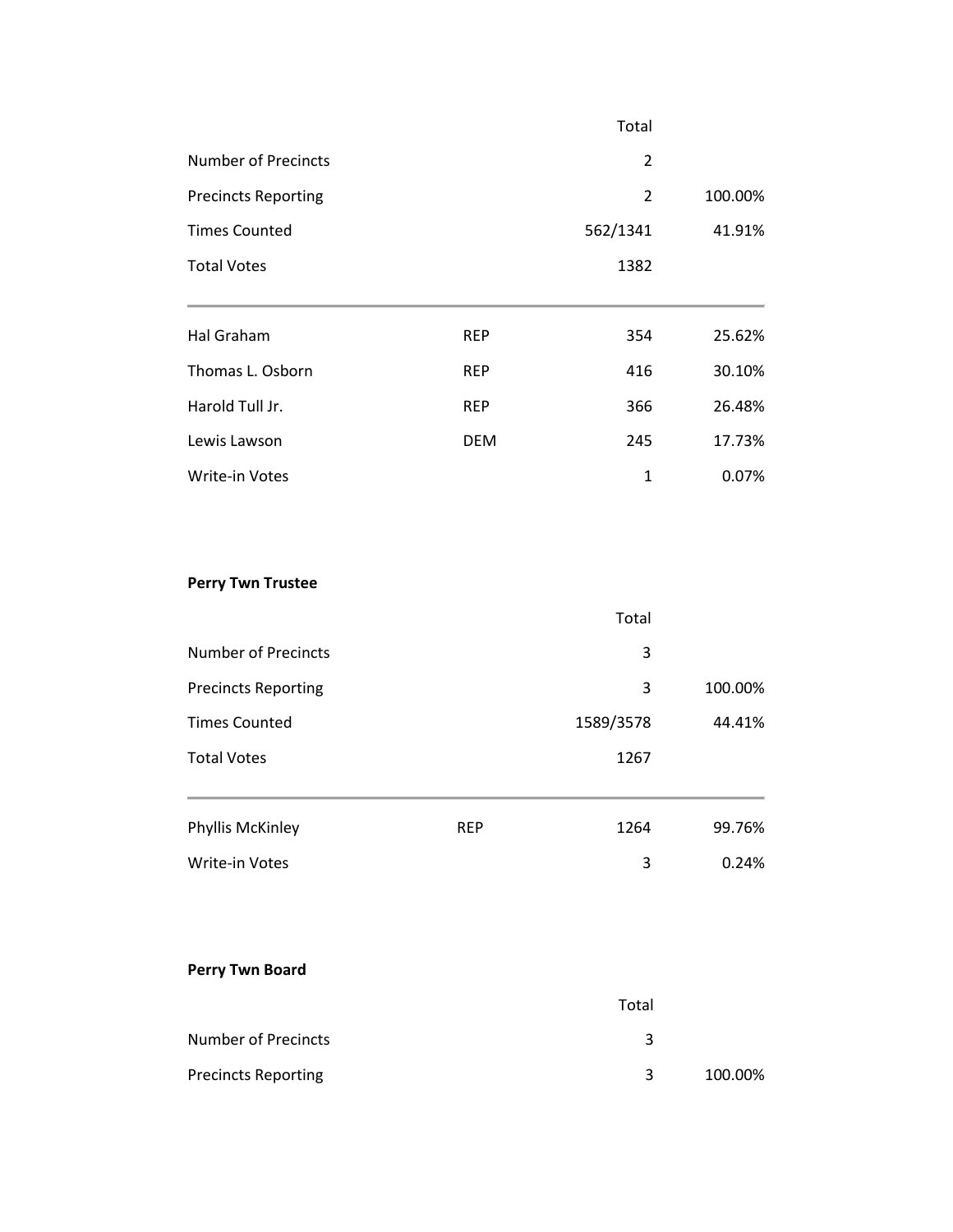| <b>Times Counted</b>        |            | 1589/3578      | 44.41%  |
|-----------------------------|------------|----------------|---------|
| <b>Total Votes</b>          |            | 3824           |         |
| Jeffrey G. Haan             | <b>REP</b> | 1098           | 28.71%  |
| Tom Murtaugh                | <b>REP</b> | 1095           | 28.63%  |
| Don R. Wise                 | <b>REP</b> | 1040           | 27.20%  |
| David E. Nelson             | <b>DEM</b> | 590            | 15.43%  |
| Write-in Votes              |            | $\mathbf{1}$   | 0.03%   |
| <b>Randolph Twn Trustee</b> |            |                |         |
|                             |            | Total          |         |
| <b>Number of Precincts</b>  |            | $\mathbf{1}$   |         |
| <b>Precincts Reporting</b>  |            | $\mathbf{1}$   | 100.00% |
| <b>Times Counted</b>        |            | 230/524        | 43.89%  |
| <b>Total Votes</b>          |            | 179            |         |
| Marcella Maynard            | <b>REP</b> | 177            | 98.88%  |
| Write-in Votes              |            | $\overline{2}$ | 1.12%   |
| <b>Randolph Twn Board</b>   |            |                |         |
|                             |            | Total          |         |
| <b>Number of Precincts</b>  |            | 1              |         |
| <b>Precincts Reporting</b>  |            | $\mathbf{1}$   | 100.00% |
| <b>Times Counted</b>        |            | 230/524        | 43.89%  |
| <b>Total Votes</b>          |            | 480            |         |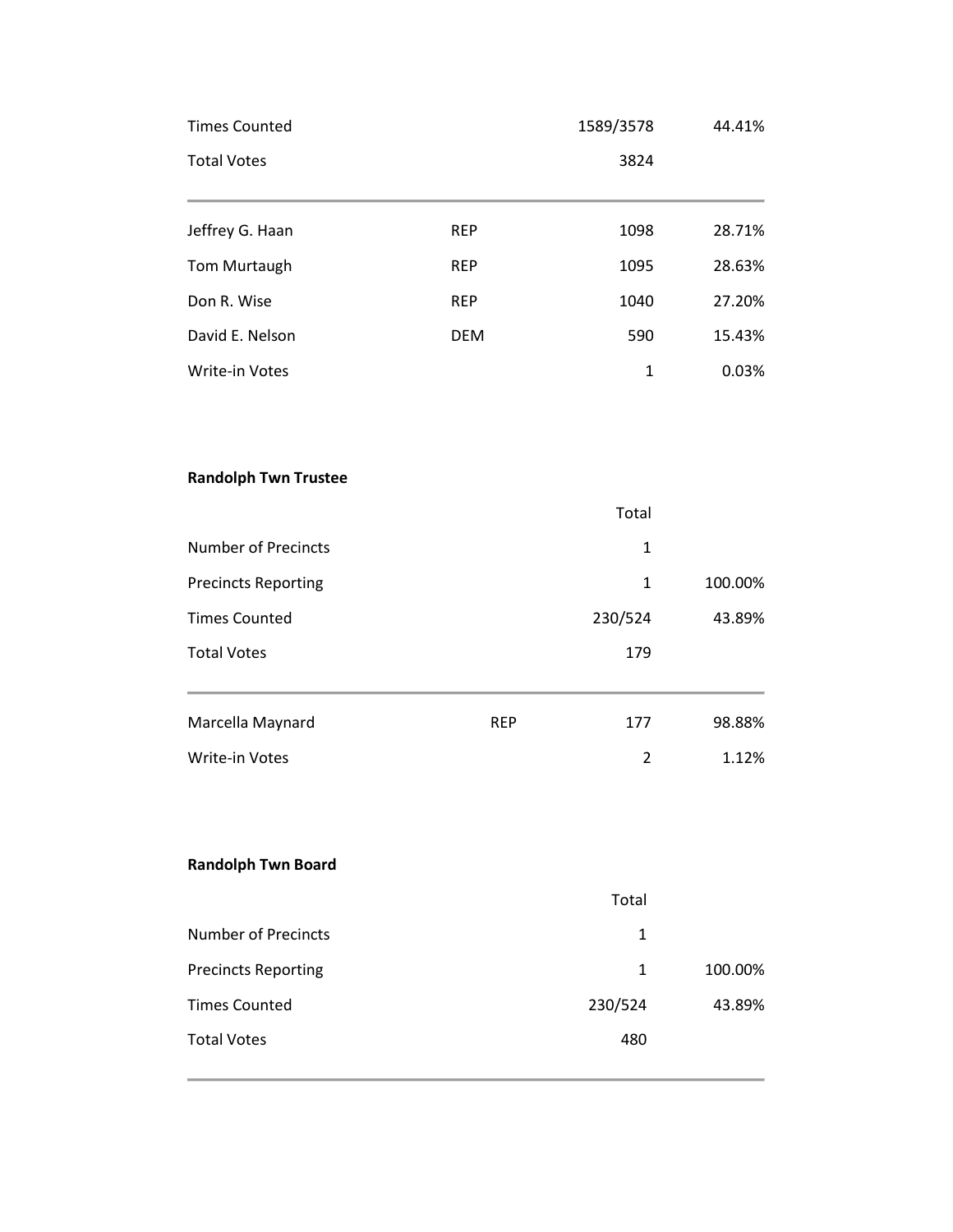| William Kitterman | <b>REP</b> | 169           | 35.21% |
|-------------------|------------|---------------|--------|
| Daniel N. Korty   | <b>REP</b> | 154           | 32.08% |
| Diana McMaster    | <b>RFP</b> | 155           | 32.29% |
| Write-in Votes    |            | $\mathcal{P}$ | 0.42%  |

# **Sheffield Twn Trustee**

|                            |            | Total    |         |
|----------------------------|------------|----------|---------|
| Number of Precincts        |            | 2        |         |
| <b>Precincts Reporting</b> |            | 2        | 100.00% |
| <b>Times Counted</b>       |            | 817/1864 | 43.83%  |
| <b>Total Votes</b>         |            | 670      |         |
|                            |            |          |         |
| Pamela J. Crum             | <b>REP</b> | 669      | 99.85%  |
| Write-in Votes             |            | 1        | 0.15%   |

#### **Sheffield Twn Board**

|                            |            | Total          |         |
|----------------------------|------------|----------------|---------|
| Number of Precincts        |            | 2              |         |
| <b>Precincts Reporting</b> |            | $\overline{2}$ | 100.00% |
| <b>Times Counted</b>       |            | 817/1864       | 43.83%  |
| <b>Total Votes</b>         |            | 1662           |         |
|                            |            |                |         |
| Jerry Don Arvin            | <b>REP</b> | 573            | 34.48%  |
| Roberta J. Blosser         | <b>REP</b> | 549            | 33.03%  |
| P. Alan Finkenbinder       | <b>REP</b> | 539            | 32.43%  |
| <b>Write-in Votes</b>      |            | 1              | 0.06%   |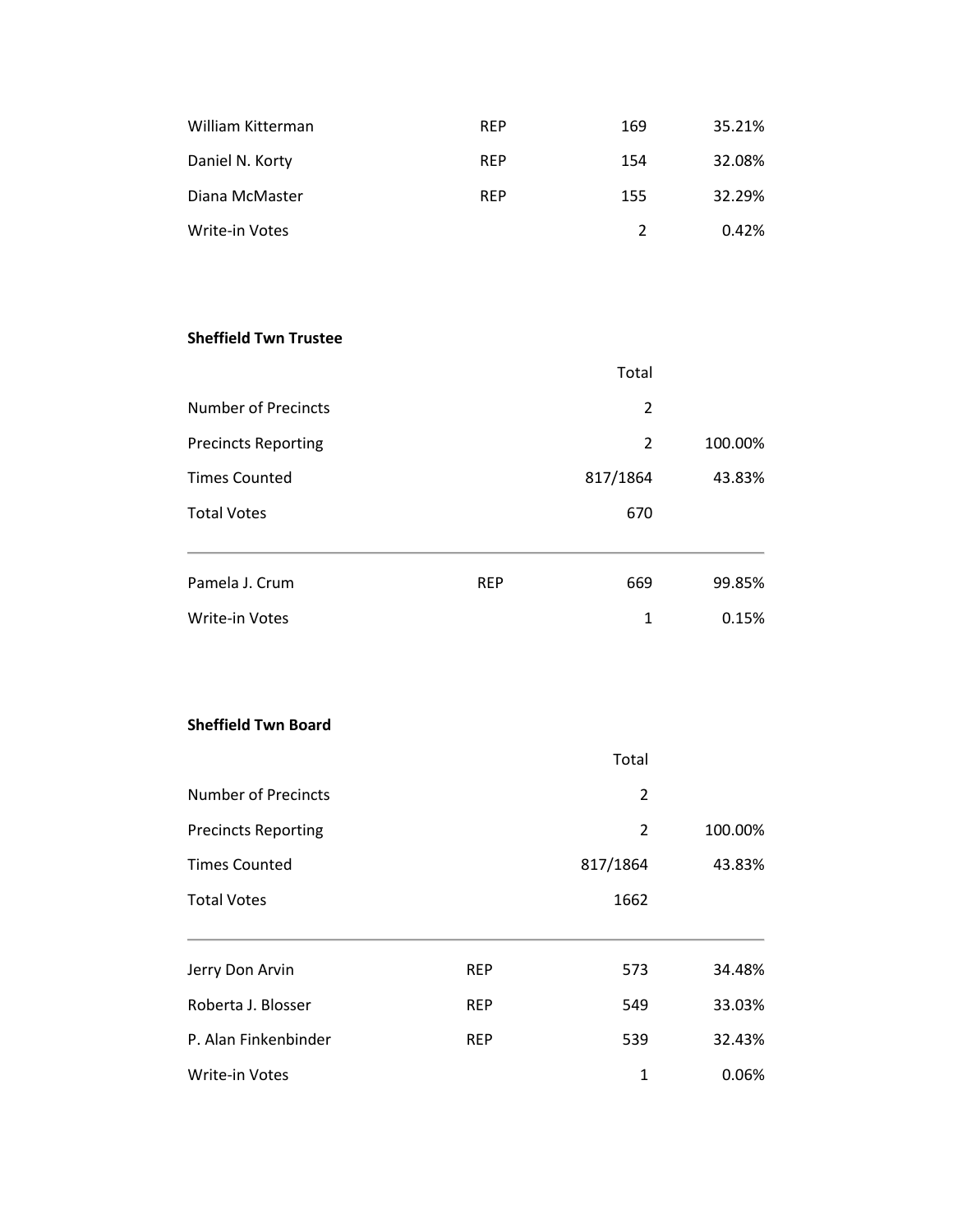# **Shelby Twn Trustee**

|                            |            | Total    |         |
|----------------------------|------------|----------|---------|
| <b>Number of Precincts</b> |            | 2        |         |
| <b>Precincts Reporting</b> |            | 2        | 100.00% |
| <b>Times Counted</b>       |            | 783/1260 | 62.14%  |
| <b>Total Votes</b>         |            | 608      |         |
|                            |            |          |         |
| Jerry L. Rooze             | <b>REP</b> | 608      | 100.00% |
| <b>Write-in Votes</b>      |            | 0        | 0.00%   |

# **Shelby Twn Board**

|                            |            | Total    |         |
|----------------------------|------------|----------|---------|
| <b>Number of Precincts</b> |            | 2        |         |
| <b>Precincts Reporting</b> |            | 2        | 100.00% |
| <b>Times Counted</b>       |            | 783/1260 | 62.14%  |
| <b>Total Votes</b>         |            | 1615     |         |
|                            |            |          |         |
| George Dean Bramer         | <b>REP</b> | 544      | 33.68%  |
| <b>Donald Nesbitt</b>      | <b>REP</b> | 526      | 32.57%  |
| James A. VanSchepen        | <b>REP</b> | 545      | 33.75%  |
| <b>Write-in Votes</b>      |            | 0        | 0.00%   |

# **Tippecanoe Trustee**

|                     | Total |
|---------------------|-------|
| Number of Precincts | 6     |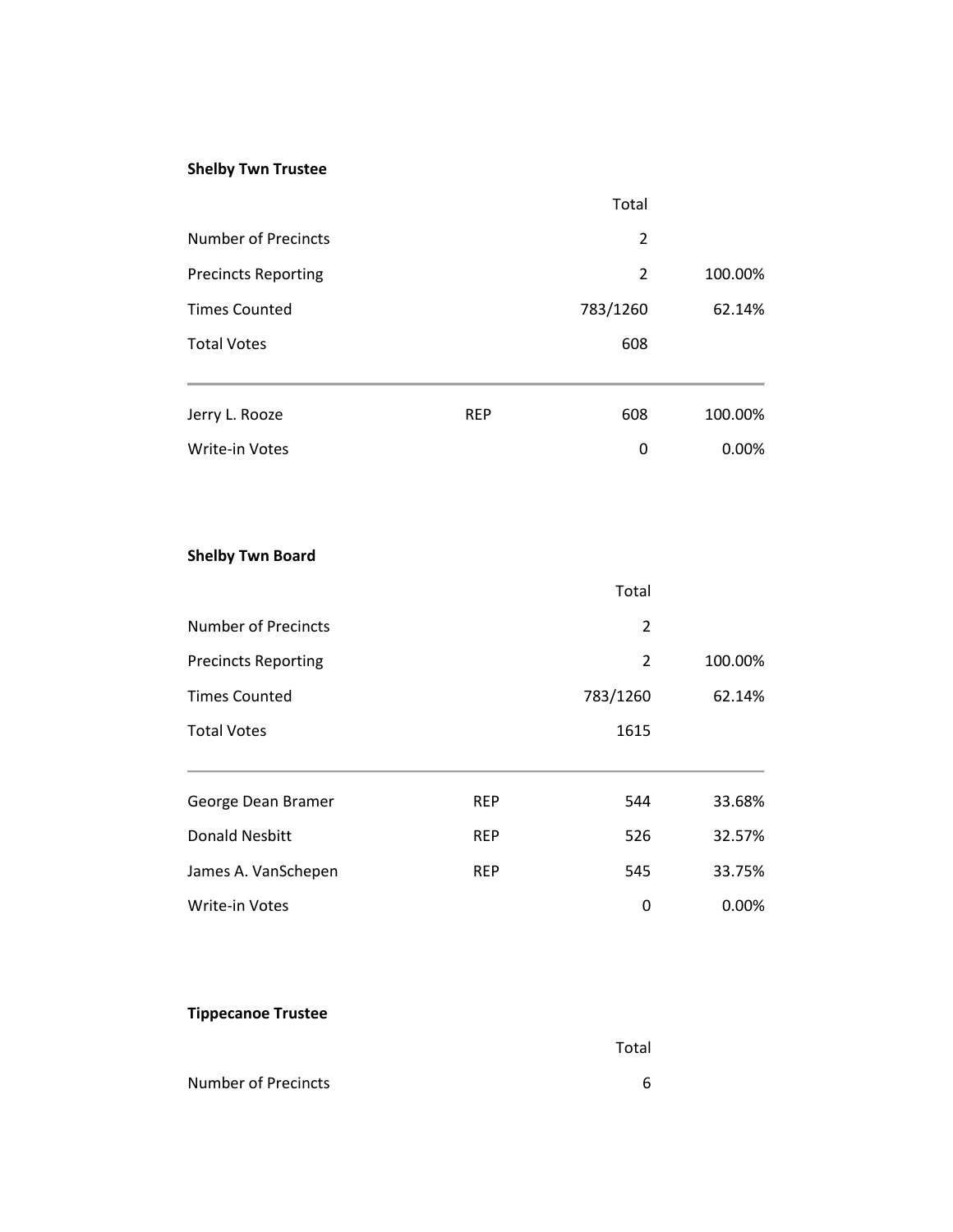| <b>Precincts Reporting</b>      | 6         | 100.00% |
|---------------------------------|-----------|---------|
| <b>Times Counted</b>            | 1565/3838 | 40.78%  |
| <b>Total Votes</b>              | 1178      |         |
|                                 |           |         |
| <b>Bill Jones</b><br><b>REP</b> | 1176      | 99.83%  |
| Write-in Votes                  | 2         | 0.17%   |

# **Tippecanoe Twn Board**

|                            |            | Total     |         |
|----------------------------|------------|-----------|---------|
| <b>Number of Precincts</b> |            | 6         |         |
| <b>Precincts Reporting</b> |            | 6         | 100.00% |
| <b>Times Counted</b>       |            | 1565/3838 | 40.78%  |
| <b>Total Votes</b>         |            | 3583      |         |
|                            |            |           |         |
| Lee A. Dailey              | <b>REP</b> | 1014      | 28.30%  |
| Philip D. Lehman           | <b>REP</b> | 1097      | 30.62%  |
| Lynn E. Rihn               | <b>REP</b> | 1062      | 29.64%  |
| Randy Young                | <b>LIB</b> | 409       | 11.42%  |

Write-in Votes 2008 2012 12:00:00 12:00:00 12:00:00 12:00:00 12:00:00 12:00:00 12:00:00 12:00:00 12:00:00 12:00:00 12:00:00 12:00:00 12:00:00 12:00:00 12:00:00 12:00:00 12:00:00 12:00:00 12:00:00 12:00:00 12:00:00 12:00:00

# **Union Township Trustee**

|                            | Total        |         |
|----------------------------|--------------|---------|
| Number of Precincts        | 1            |         |
| <b>Precincts Reporting</b> | $\mathbf{1}$ | 100.00% |
| <b>Times Counted</b>       | 450/1012     | 44.47%  |
| <b>Total Votes</b>         | 370          |         |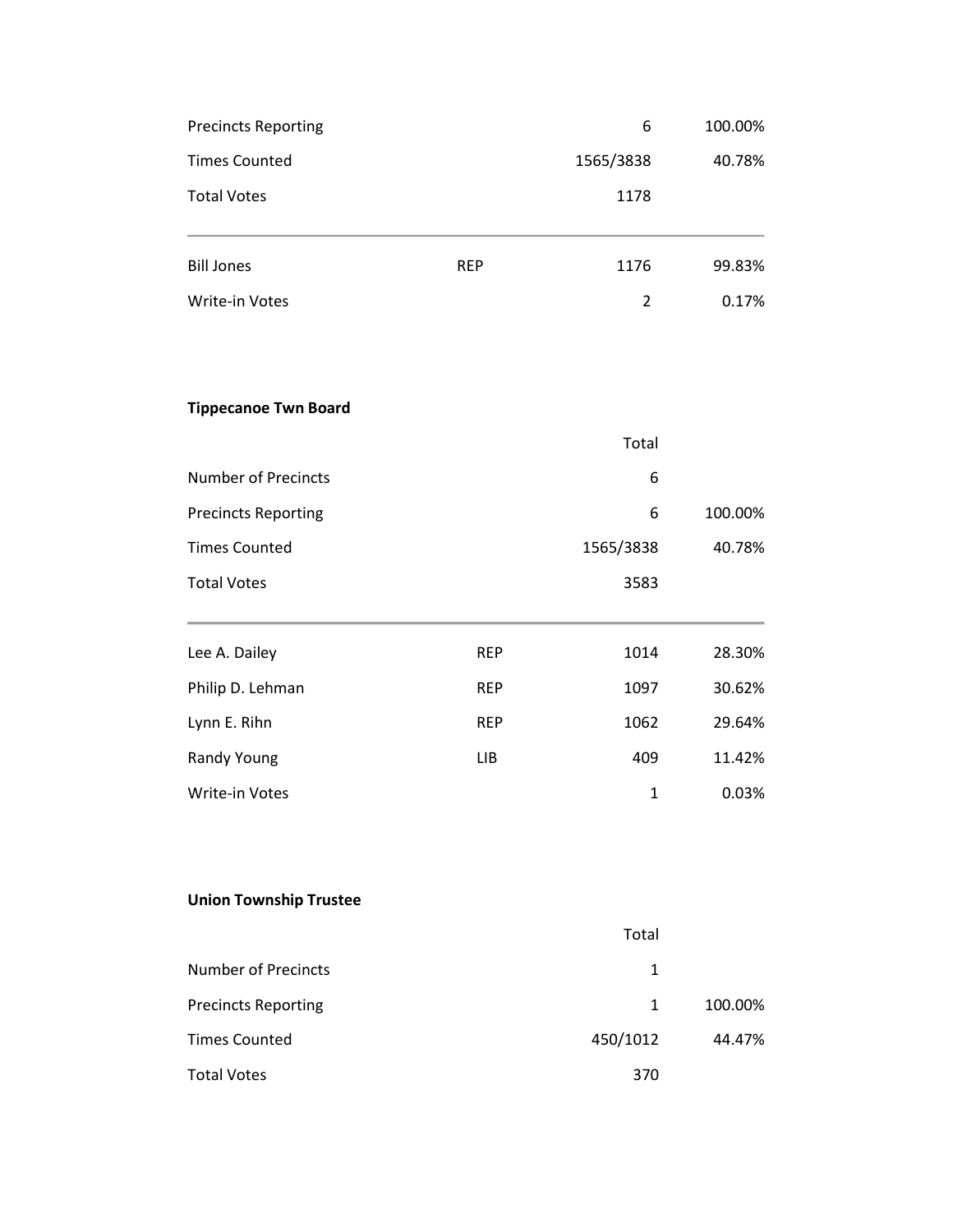| <b>Bob McKee</b>            | <b>REP</b> | 369          | 99.73%  |
|-----------------------------|------------|--------------|---------|
| <b>Write-in Votes</b>       |            | $\mathbf{1}$ | 0.27%   |
|                             |            |              |         |
|                             |            |              |         |
| <b>Union Township Board</b> |            |              |         |
|                             |            | Total        |         |
| <b>Number of Precincts</b>  |            | $\mathbf{1}$ |         |
| <b>Precincts Reporting</b>  |            | $\mathbf{1}$ | 100.00% |
| <b>Times Counted</b>        |            | 450/1012     | 44.47%  |
| <b>Total Votes</b>          |            | 949          |         |
|                             |            |              |         |
| Robert E. Brown             | <b>REP</b> | 325          | 34.25%  |
| Kristy R. Craig             | <b>REP</b> | 314          | 33.09%  |
| William E. Windle           | <b>REP</b> | 309          | 32.56%  |
| Write-in Votes              |            | $\mathbf{1}$ | 0.11%   |

### **Wabash Township Assessor**

|                            |            | Total      |         |
|----------------------------|------------|------------|---------|
| Number of Precincts        |            | 19         |         |
| <b>Precincts Reporting</b> |            | 19         | 100.00% |
| <b>Times Counted</b>       |            | 7493/20674 | 36.24%  |
| <b>Total Votes</b>         |            | 5218       |         |
|                            |            |            |         |
| <b>Eleanor Mlynarik</b>    | <b>REP</b> | 5206       | 99.77%  |
| <b>Write-in Votes</b>      |            | 12         | 0.23%   |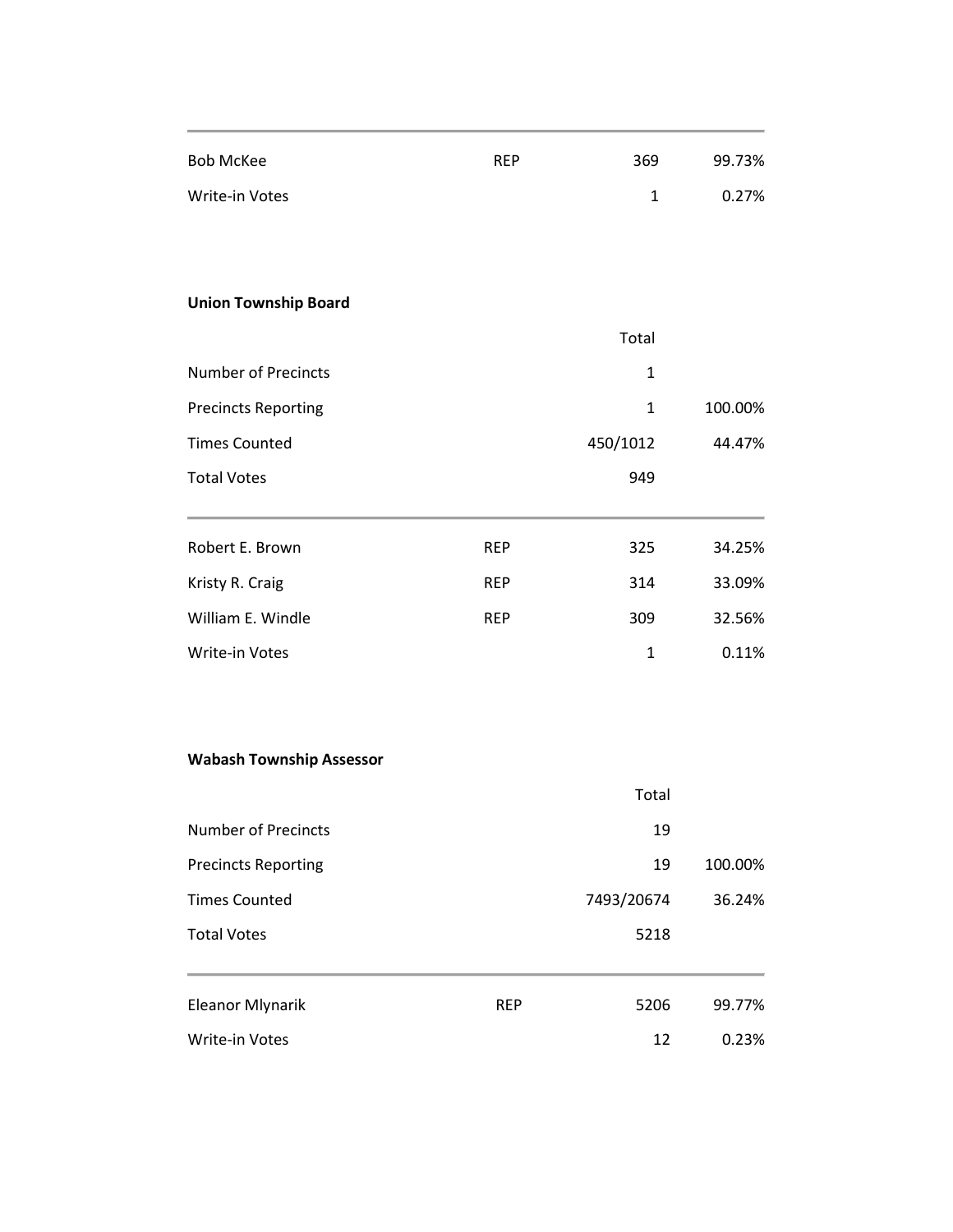# **Wabash Township Trustee**

|                              |            | Total      |         |
|------------------------------|------------|------------|---------|
| <b>Number of Precincts</b>   |            | 19         |         |
| <b>Precincts Reporting</b>   |            | 19         | 100.00% |
| <b>Times Counted</b>         |            | 7493/20674 | 36.24%  |
| <b>Total Votes</b>           |            | 4660       |         |
| Patricia A. Mason            |            | 4641       | 99.59%  |
| <b>Write-in Votes</b>        |            | 19         | 0.41%   |
| <b>Wabash Township Board</b> |            |            |         |
|                              |            | Total      |         |
| <b>Number of Precincts</b>   |            | 19         |         |
| <b>Precincts Reporting</b>   |            | 19         | 100.00% |
| <b>Times Counted</b>         |            | 7493/20674 | 36.24%  |
| <b>Total Votes</b>           |            | 13184      |         |
| William Fitzgerald           | <b>REP</b> | 4632       | 35.13%  |
| E. Joyce Lange               | <b>REP</b> | 4438       | 33.66%  |
| D. Furman Smith              | <b>REP</b> | 4099       | 31.09%  |
| Write-in Votes               |            | 15         | 0.11%   |

# **Washington Township Trustee**

|                            | Total         |         |
|----------------------------|---------------|---------|
| Number of Precincts        |               |         |
| <b>Precincts Reporting</b> | $\mathcal{L}$ | 100.00% |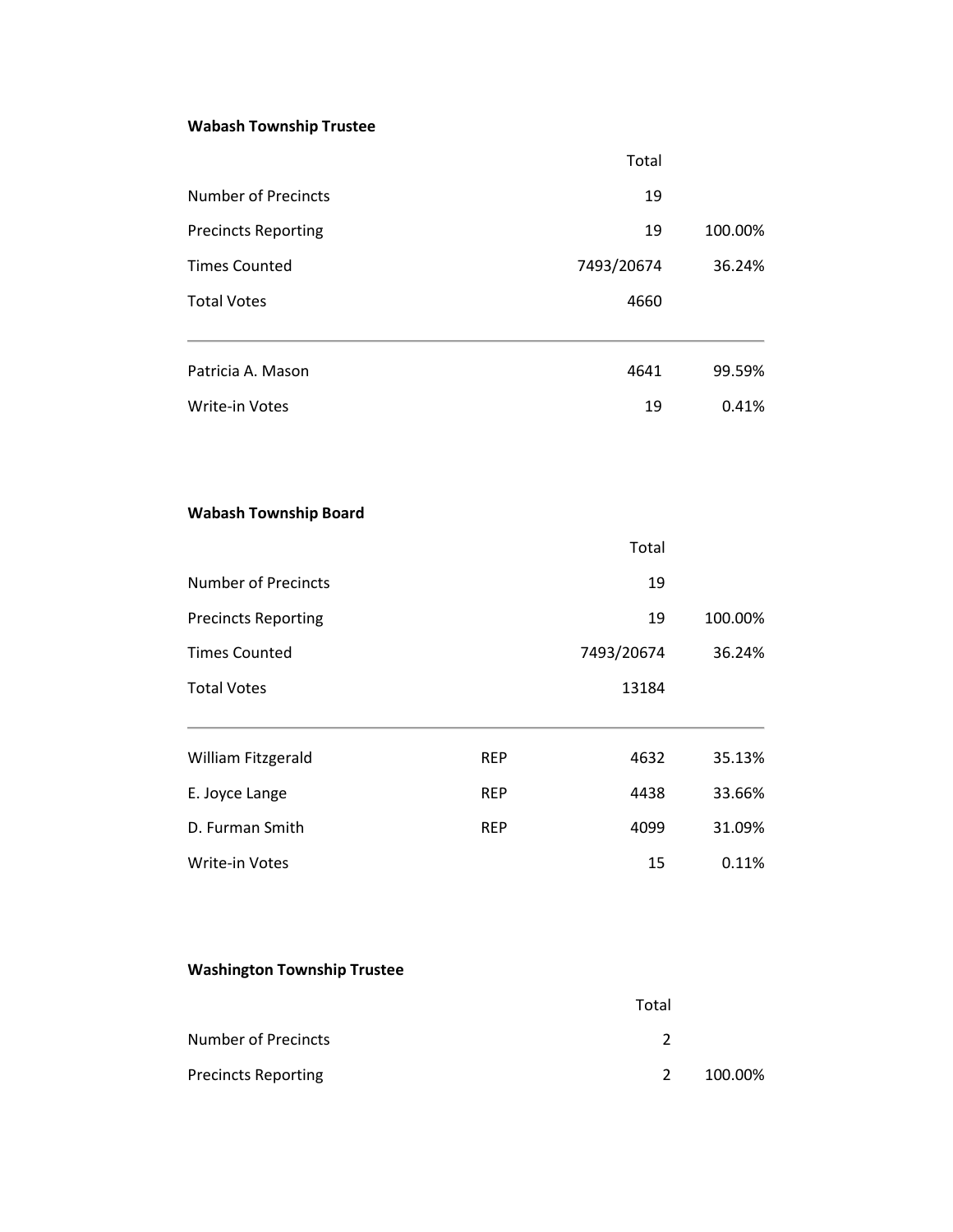| <b>Times Counted</b>             |            | 718/1510       | 47.55%  |
|----------------------------------|------------|----------------|---------|
| <b>Total Votes</b>               |            | 555            |         |
| Angie Austin                     | <b>REP</b> | 553            | 99.64%  |
| Write-in Votes                   |            | $\overline{2}$ | 0.36%   |
| <b>Washington Township Board</b> |            |                |         |
|                                  |            | Total          |         |
| <b>Number of Precincts</b>       |            | $\overline{2}$ |         |
| <b>Precincts Reporting</b>       |            | $\overline{2}$ | 100.00% |
| <b>Times Counted</b>             |            | 718/1510       | 47.55%  |
| <b>Total Votes</b>               |            | 1477           |         |
| Sandra S. Collier                | <b>REP</b> | 535            | 36.22%  |
| James Davidson, Jr.              | <b>REP</b> | 489            | 33.11%  |
| Steven Kent Mitchell             | <b>REP</b> | 453            | 30.67%  |
| Write-in Votes                   |            | 0              | 0.00%   |
| <b>Wayne Township Trustee</b>    |            |                |         |
|                                  |            | Total          |         |
| <b>Number of Precincts</b>       |            | 1              |         |
| <b>Precincts Reporting</b>       |            | 1              | 100.00% |
| <b>Times Counted</b>             |            | 423/891        | 47.47%  |
| <b>Total Votes</b>               |            | 416            |         |
| Norman T. Hayman                 | <b>REP</b> | 296            | 71.15%  |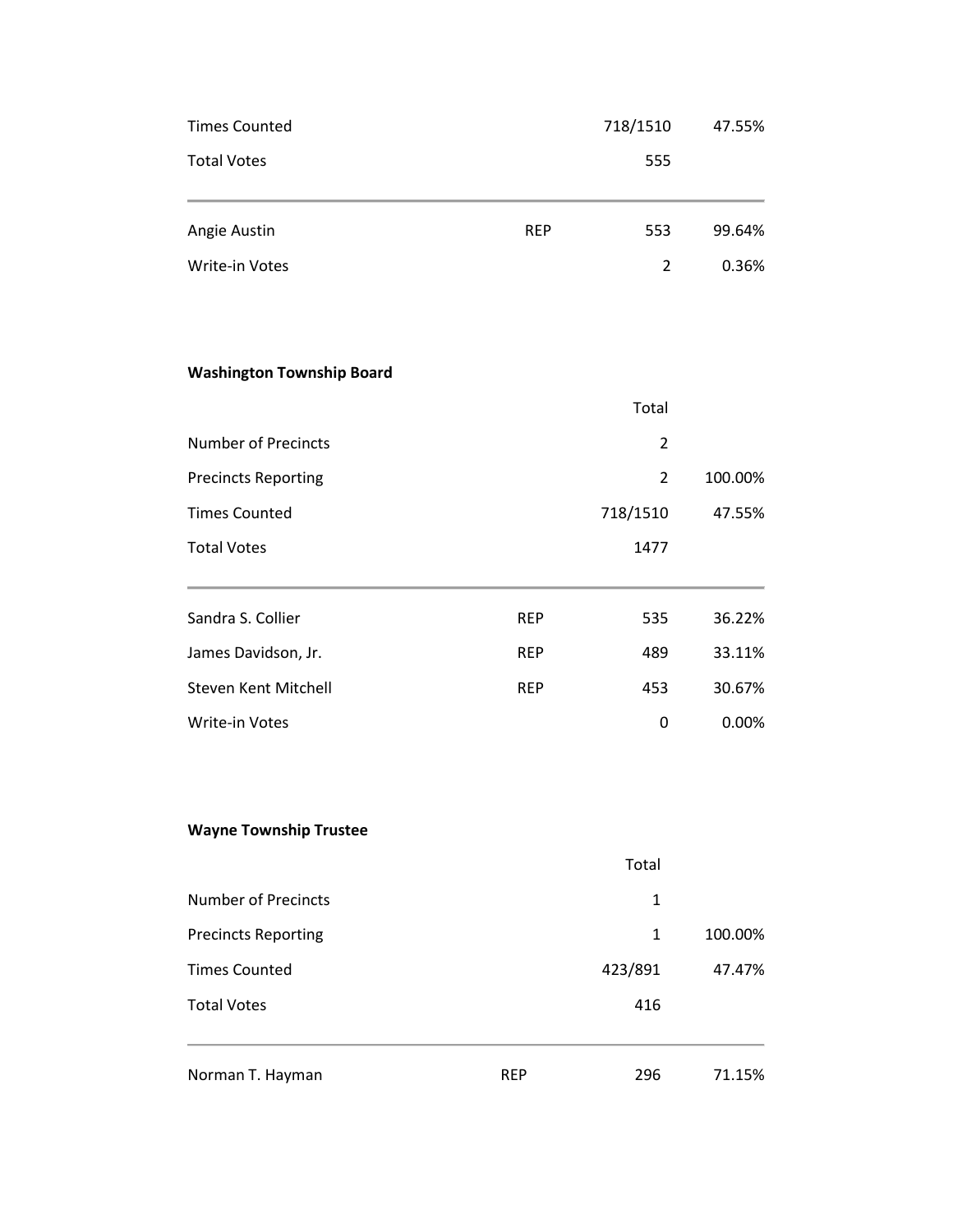| Tom Hershman                 | <b>DEM</b> | 120          | 28.85%  |
|------------------------------|------------|--------------|---------|
| Write-in Votes               |            | 0            | 0.00%   |
|                              |            |              |         |
|                              |            |              |         |
| <b>Wayne Township Board</b>  |            |              |         |
|                              |            | Total        |         |
| <b>Number of Precincts</b>   |            | 1            |         |
| <b>Precincts Reporting</b>   |            | 1            | 100.00% |
| <b>Times Counted</b>         |            | 423/891      | 47.47%  |
| <b>Total Votes</b>           |            | 1100         |         |
| Mark L. Christian            | <b>REP</b> | 277          | 25.18%  |
| Phillip L. Katter            | <b>REP</b> | 279          | 25.36%  |
| George E. Kerner             | <b>REP</b> | 266          | 24.18%  |
| <b>Walter Dalsimer</b>       | <b>DEM</b> | 103          | 9.36%   |
| Robert M. Plante             | <b>DEM</b> | 175          | 15.91%  |
| Write-in Votes               |            | 0            | 0.00%   |
|                              |            |              |         |
| <b>Wea Township Assessor</b> |            |              |         |
|                              |            | Total        |         |
| <b>Number of Precincts</b>   |            | 12           |         |
| <b>Precincts Reporting</b>   |            | 12           | 100.00% |
| <b>Times Counted</b>         |            | 4921/13184   | 37.33%  |
| <b>Total Votes</b>           |            | 3767         |         |
| Linda L. Mussche             | <b>REP</b> | 3766         | 99.97%  |
| Write-in Votes               |            | $\mathbf{1}$ | 0.03%   |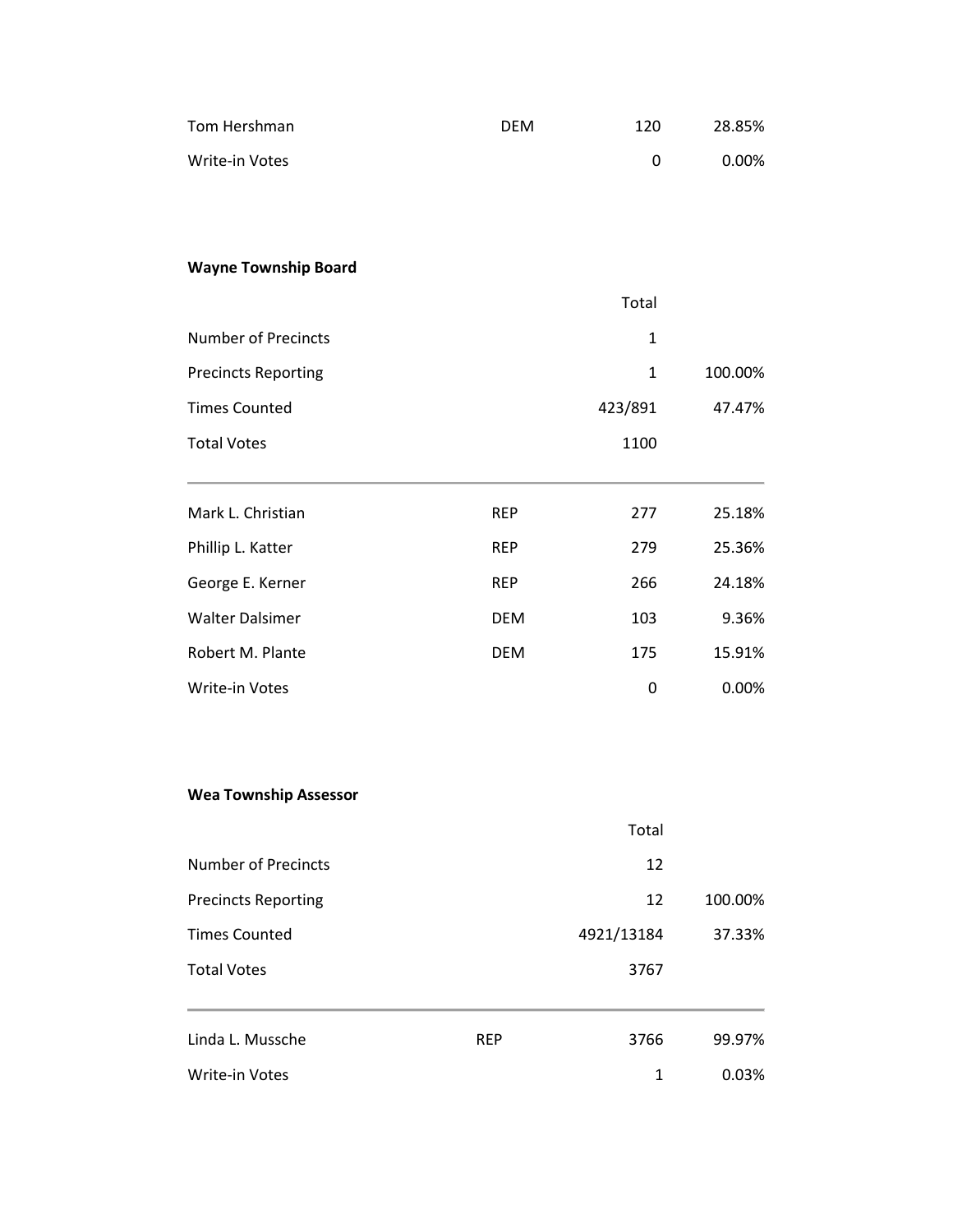# **Wea Township Trustee**

|                            |            | Total      |         |
|----------------------------|------------|------------|---------|
| Number of Precincts        |            | 12         |         |
| <b>Precincts Reporting</b> |            | 12         | 100.00% |
| <b>Times Counted</b>       |            | 4921/13184 | 37.33%  |
| <b>Total Votes</b>         |            | 3781       |         |
|                            |            |            |         |
| Matthew F. Koehler         | <b>REP</b> | 3778       | 99.92%  |
| <b>Write-in Votes</b>      |            | 3          | 0.08%   |

#### **Wea Township Board**

|                            |            | Total      |         |
|----------------------------|------------|------------|---------|
| <b>Number of Precincts</b> |            | 12         |         |
| <b>Precincts Reporting</b> |            | 12         | 100.00% |
| <b>Times Counted</b>       |            | 4921/13184 | 37.33%  |
| <b>Total Votes</b>         |            | 9256       |         |
|                            |            |            |         |
| George A. Buck             | <b>REP</b> | 3147       | 34.00%  |
| Andrea R. Moore            | <b>REP</b> | 3138       | 33.90%  |
| Aaron R. Slagel            | <b>REP</b> | 2966       | 32.04%  |
| <b>Write-in Votes</b>      |            | 5          | 0.05%   |

#### **LSC School Board Dist 1**

|                     | Total |
|---------------------|-------|
| Number of Precincts |       |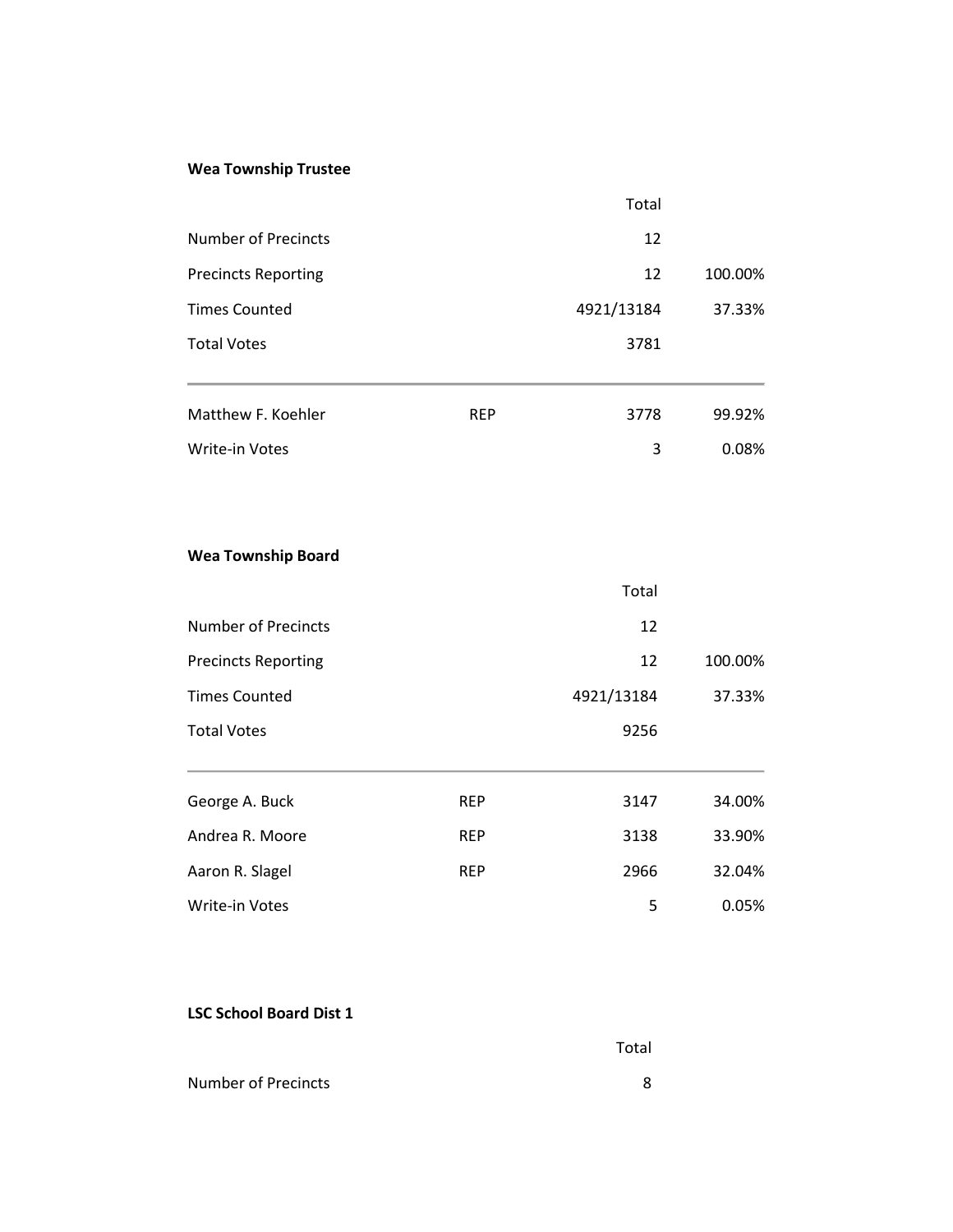| <b>Precincts Reporting</b>  | 8         | 100.00% |
|-----------------------------|-----------|---------|
| <b>Times Counted</b>        | 2447/6269 | 39.03%  |
| <b>Total Votes</b>          | 2053      |         |
| Gregory L. Eller            | 849       | 41.35%  |
| Dale R. Gerard              | 431       | 20.99%  |
| Michael S. McShurley        | 769       | 37.46%  |
| Write-in Votes              | 4         | 0.19%   |
|                             |           |         |
| <b>LSC Board District 2</b> |           |         |
|                             | Total     |         |
| <b>Number of Precincts</b>  | 7         |         |
| <b>Precincts Reporting</b>  | 7         | 100.00% |
| <b>Times Counted</b>        | 1932/5226 | 36.97%  |
| <b>Total Votes</b>          | 1354      |         |
| Robert M. Stwalley          | 1348      | 99.56%  |
| Write-in Votes              | 6         | 0.44%   |
|                             |           |         |
| <b>LSC Board Dist 3</b>     |           |         |
|                             | Total     |         |
| <b>Number of Precincts</b>  | 8         |         |
| <b>Precincts Reporting</b>  | 8         | 100.00% |
| <b>Times Counted</b>        | 965/4260  | 22.65%  |
| <b>Total Votes</b>          | 695       |         |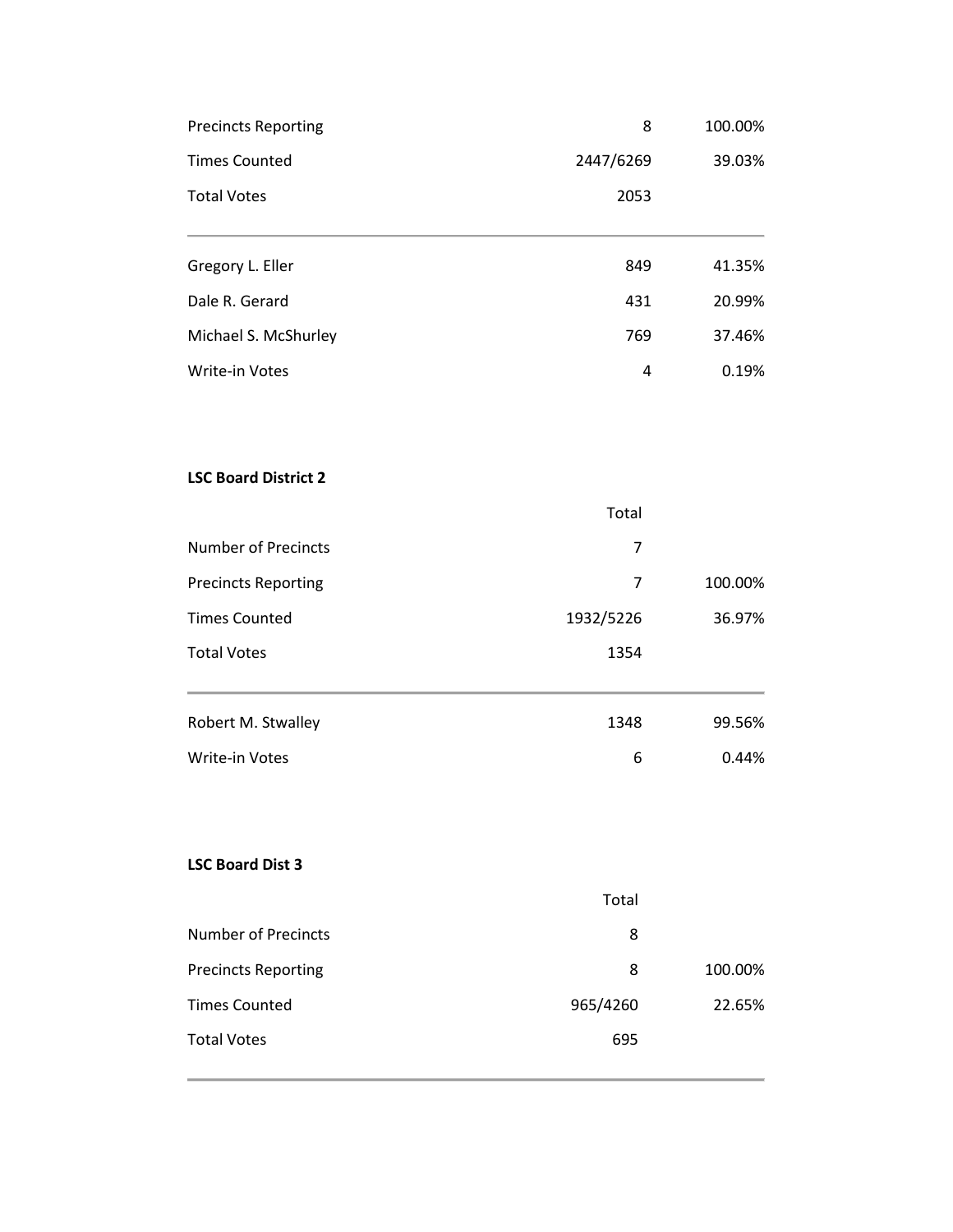| Carol Jo 'CJ' Brown        | 688            | 98.99%  |
|----------------------------|----------------|---------|
| Write-in Votes             | $\overline{7}$ | 1.01%   |
|                            |                |         |
|                            |                |         |
| <b>LSC District 4</b>      |                |         |
|                            | Total          |         |
| Number of Precincts        | 7              |         |
| <b>Precincts Reporting</b> | $\overline{7}$ | 100.00% |
| <b>Times Counted</b>       | 1930/4732      | 40.79%  |
| <b>Total Votes</b>         | 1550           |         |
| T.J. Bogan                 | 439            | 28.32%  |
| Daryl L. Pollard           | 423            | 27.29%  |
| Rebecca Sprague            | 686            | 44.26%  |
| Write-in Votes             | $\overline{2}$ | 0.13%   |
|                            |                |         |
| <b>BCSC District 3</b>     |                |         |
|                            | Total          |         |
| <b>Number of Precincts</b> | $\overline{2}$ |         |
| <b>Precincts Reporting</b> | $\overline{2}$ | 100.00% |
| <b>Times Counted</b>       | 608/930        | 65.38%  |
| <b>Total Votes</b>         | 410            |         |
| Dennis Foster              | 256            | 62.44%  |
| Brian A. Knill             | 154            | 37.56%  |

Write-in Votes **0 0.00%** 0 0.00%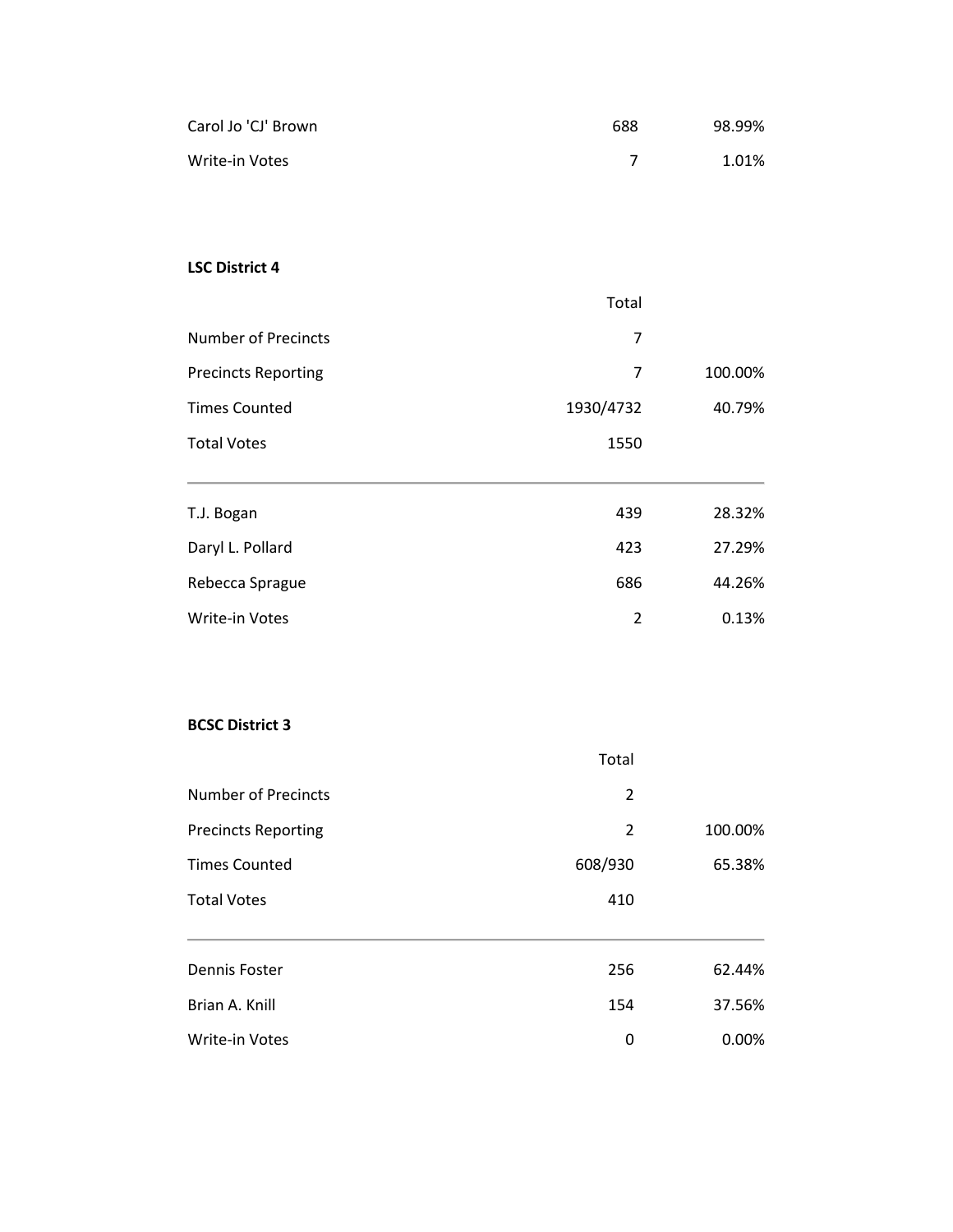#### **BCSC District 4**

|                            | Total   |         |
|----------------------------|---------|---------|
| Number of Precincts        | 2       |         |
| <b>Precincts Reporting</b> | 2       | 100.00% |
| <b>Times Counted</b>       | 608/930 | 65.38%  |
| <b>Total Votes</b>         | 435     |         |
| Judith A. Bane             | 174     | 40.00%  |
| James E. Deckard           | 261     | 60.00%  |
| <b>Write-in Votes</b>      | 0       | 0.00%   |

#### **BCSC District 5**

|                            | Total   |         |
|----------------------------|---------|---------|
| <b>Number of Precincts</b> | 2       |         |
| <b>Precincts Reporting</b> | 2       | 100.00% |
| <b>Times Counted</b>       | 608/930 | 65.38%  |
| <b>Total Votes</b>         | 423     |         |
|                            |         |         |
| Michael R. Conner          | 423     | 100.00% |
| <b>Write-in Votes</b>      | 0       | 0.00%   |

# **Indiana Supreme Court**

|                            | Total       |         |
|----------------------------|-------------|---------|
| <b>Number of Precincts</b> | 83          |         |
| <b>Precincts Reporting</b> | 83          | 100.00% |
| <b>Times Counted</b>       | 30654/80441 | 38.11%  |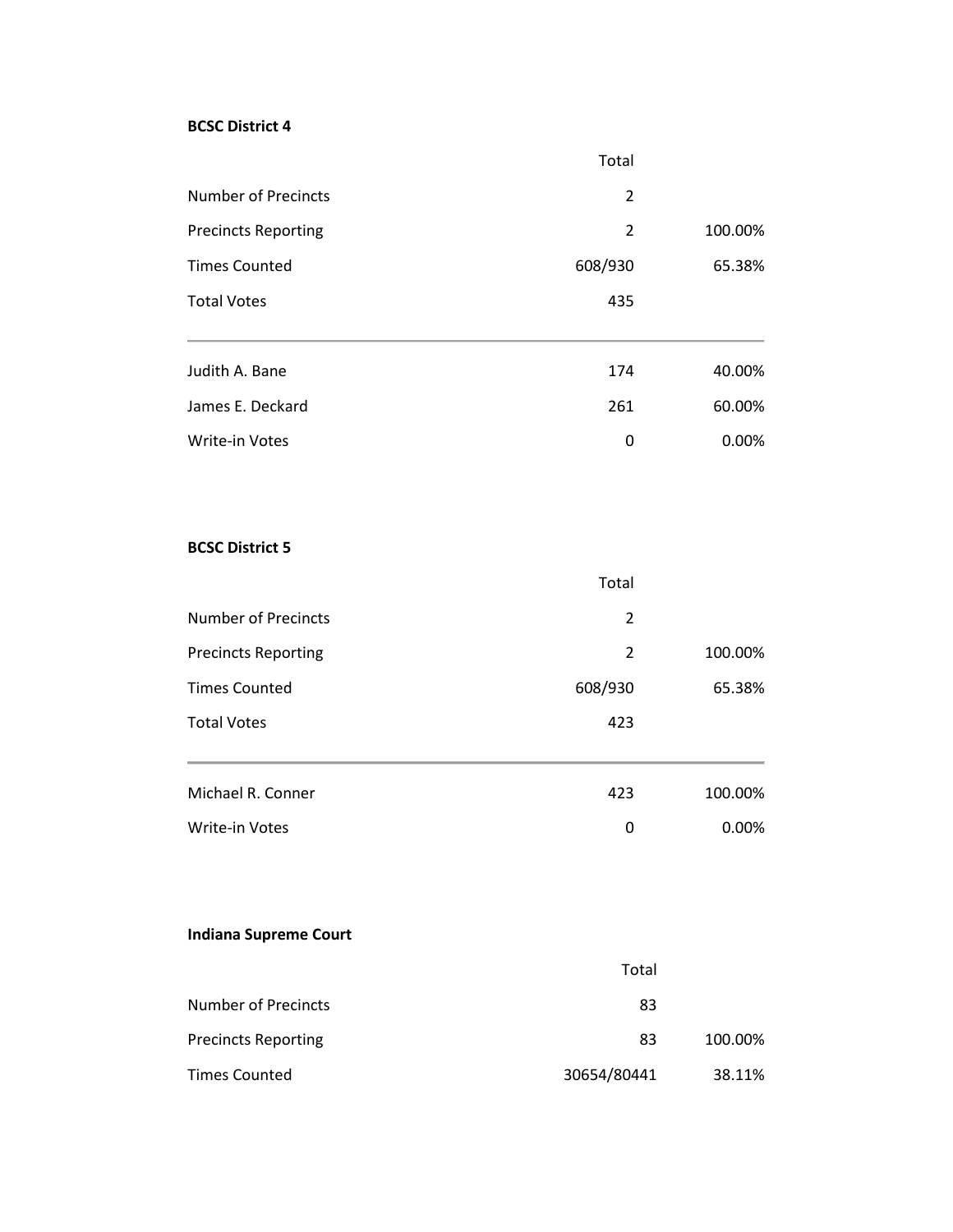| Total Votes | 23742 |
|-------------|-------|
|             |       |

| <b>YES</b> | 18319 | 77.16% |
|------------|-------|--------|
| <b>NO</b>  | 5423  | 22.84% |

# **Ind Court of Appeals 2nd Dist**

|                            | Total       |         |
|----------------------------|-------------|---------|
| Number of Precincts        | 83          |         |
| <b>Precincts Reporting</b> | 83          | 100.00% |
| <b>Times Counted</b>       | 30654/80441 | 38.11%  |
| <b>Total Votes</b>         | 23619       |         |
|                            |             |         |
| <b>YES</b>                 | 18411       | 77.95%  |
| NO                         | 5208        | 22.05%  |

# **Ind Court of Appeals 5th Dist**

|                            | Total       |         |
|----------------------------|-------------|---------|
| <b>Number of Precincts</b> | 83          |         |
| <b>Precincts Reporting</b> | 83          | 100.00% |
| <b>Times Counted</b>       | 30654/80441 | 38.11%  |
| <b>Total Votes</b>         | 23728       |         |
|                            |             |         |
| <b>YES</b>                 | 18481       | 77.89%  |
| <b>NO</b>                  | 5247        | 22.11%  |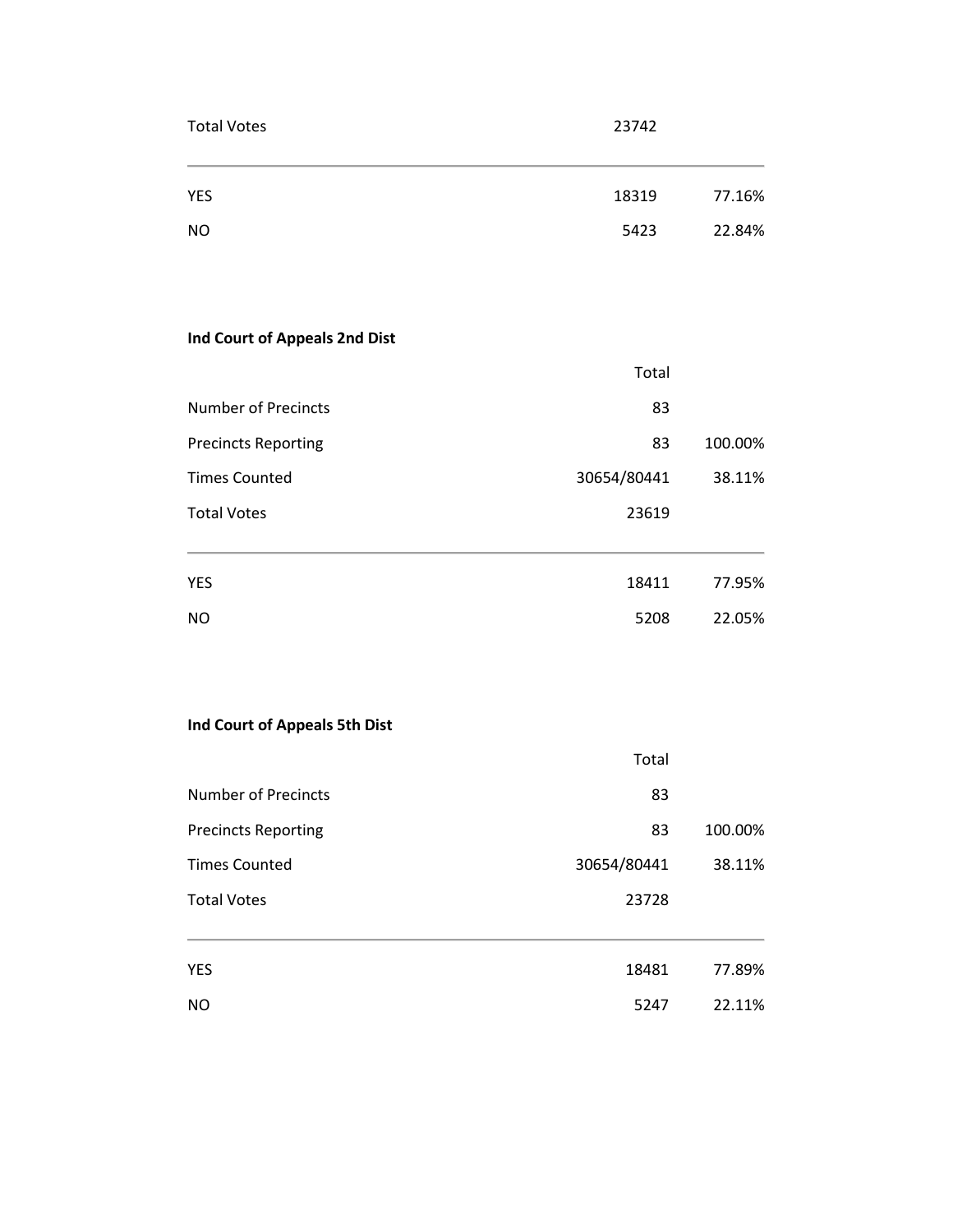#### **BCSC Public Question**

|                            |            | Total          |         |
|----------------------------|------------|----------------|---------|
| <b>Number of Precincts</b> |            | $\overline{2}$ |         |
| <b>Precincts Reporting</b> |            | $\overline{2}$ | 100.00% |
| <b>Times Counted</b>       |            | 608/930        | 65.38%  |
| <b>Total Votes</b>         |            | 564            |         |
| YES                        |            | 249            | 44.15%  |
| <b>NO</b>                  |            | 315            | 55.85%  |
| <b>Shadeland Dist 1</b>    |            |                |         |
|                            |            | Total          |         |
| <b>Number of Precincts</b> |            | $\mathbf{1}$   |         |
| <b>Precincts Reporting</b> |            | $\mathbf{1}$   | 100.00% |
| <b>Times Counted</b>       |            | 450/1012       | 44.47%  |
| <b>Total Votes</b>         |            | 364            |         |
| John Shippee               | <b>REP</b> | 361            | 99.18%  |
| Write-in Votes             |            | 3              | 0.82%   |
| <b>Shadeland Dist 2</b>    |            |                |         |
|                            |            | Total          |         |
| <b>Number of Precincts</b> |            | $\mathbf{1}$   |         |
| <b>Precincts Reporting</b> |            | $\mathbf{1}$   | 100.00% |
| <b>Times Counted</b>       |            | 450/1012       | 44.47%  |
| <b>Total Votes</b>         |            | 361            |         |
|                            |            |                |         |